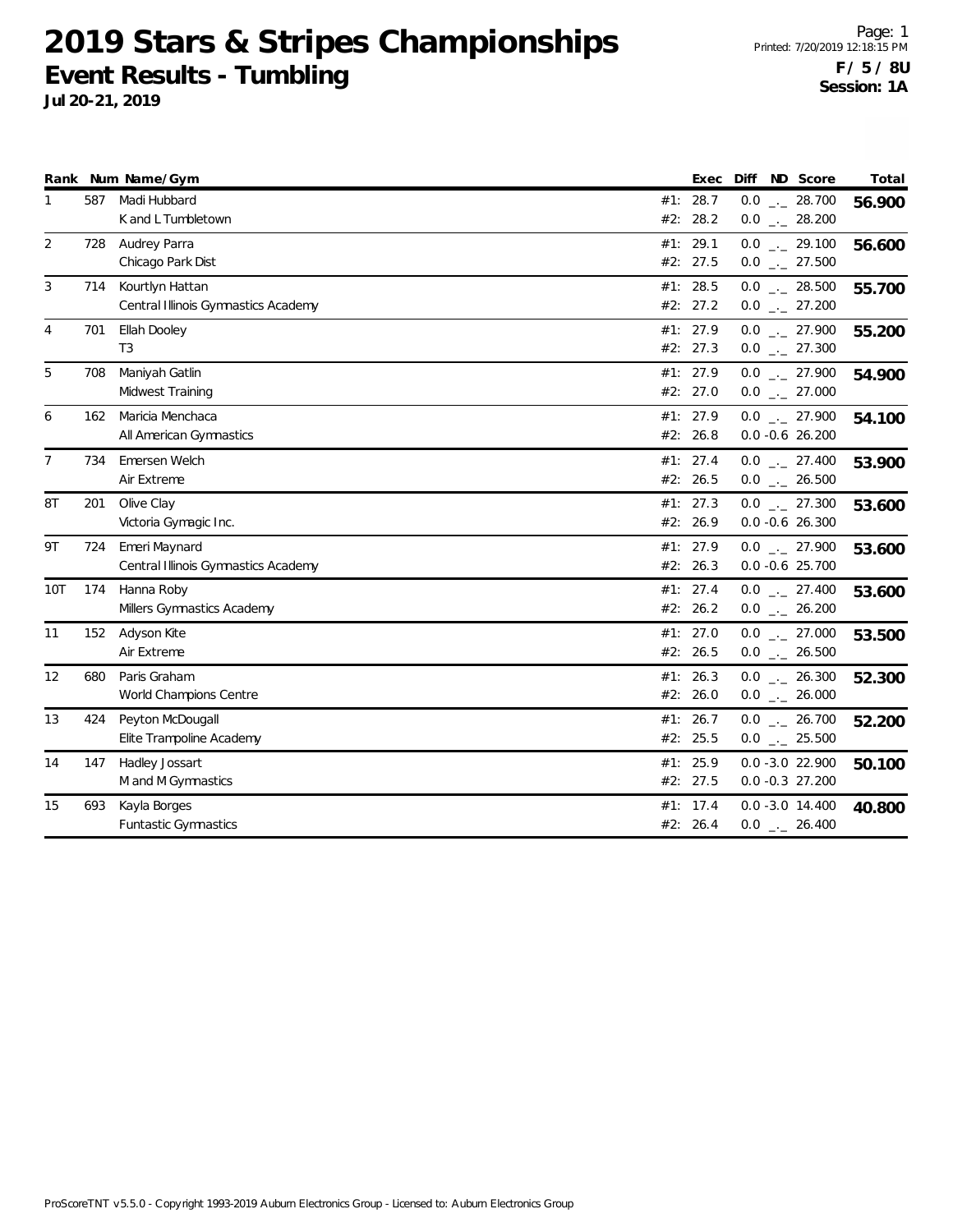|  | Rank Num Name/Gym        |  |  | Exec Diff ND Score          | Total                              |
|--|--------------------------|--|--|-----------------------------|------------------------------------|
|  | 166 Wyatt Otto           |  |  |                             | #1: 27.2  0.0  0.0  27.200  53.600 |
|  | Extreme Cheer and Tumble |  |  | $\#2$ : 26.4 0.0 0.0 26.400 |                                    |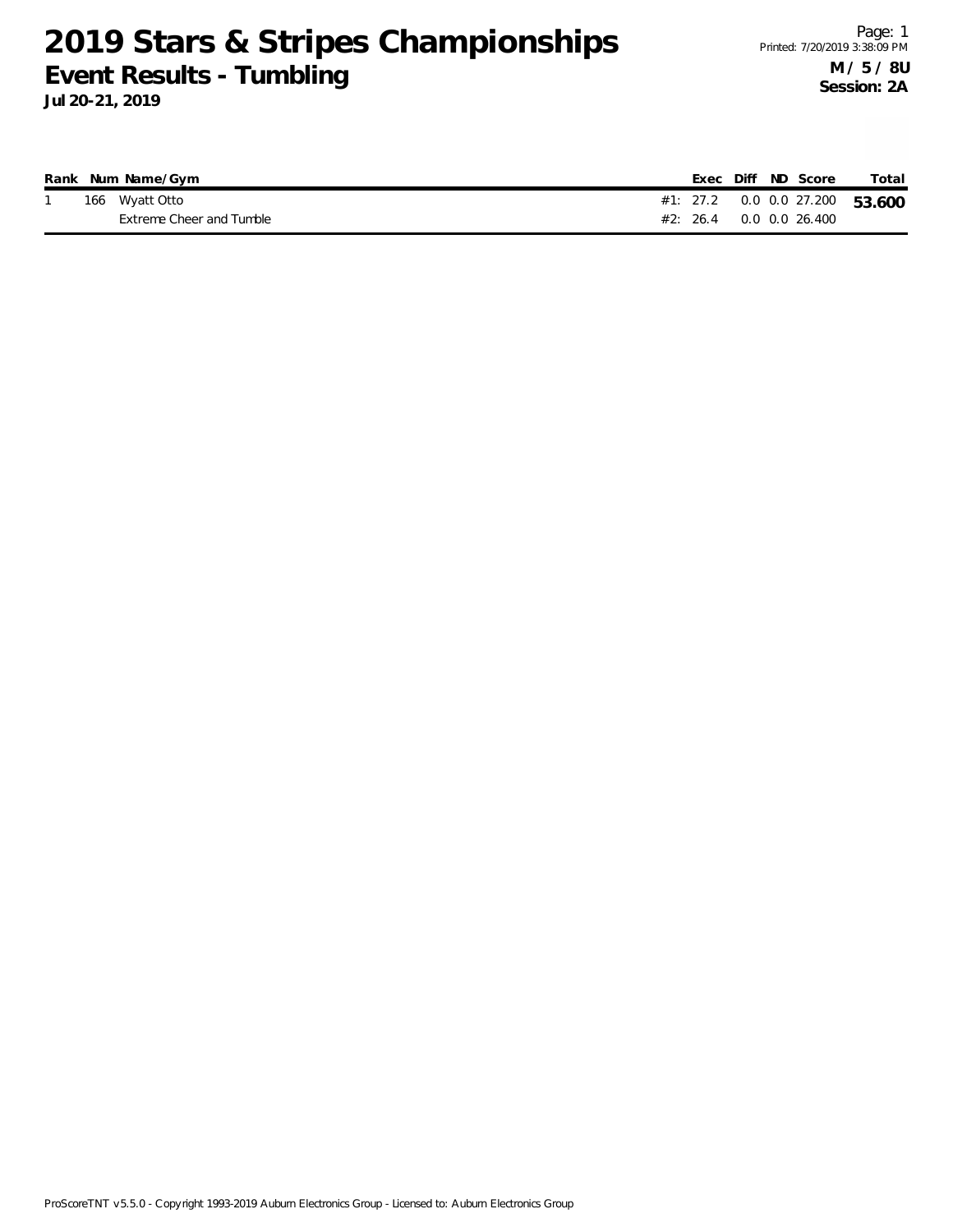**Jul 20-21, 2019**

|     |     | Rank Num Name/Gym                                    |     | Exec                   |     | Diff ND Score                                                           | Total  |
|-----|-----|------------------------------------------------------|-----|------------------------|-----|-------------------------------------------------------------------------|--------|
| 1   | 138 | Savannah Hastings<br>Elmwood Gymnastics              |     | #1: 29.1<br>#2: 27.9   |     | $0.0$ _ 29.100<br>$0.0$ $_{-}$ 27.900                                   | 57.000 |
| 2   | 126 | Lily Foulk<br><b>Integrity Athletics</b>             |     | #1: 29.2<br>#2: 27.6   |     | $0.0$ $_{\leftarrow}$ 29.200<br>$0.0$ _ 27.600                          | 56.800 |
| 3   | 140 | Ashlynn Hebison<br>Air Extreme                       |     | #1: 28.6<br>#2: 27.4   |     | $0.0$ _ 28.600<br>$0.0$ _ 27.400                                        | 56.000 |
| 4   | 124 | Grace Encalade<br>Eagle Gymnastics Academy           |     | #1: $28.0$<br>#2: 27.5 |     | $0.0$ _ 28.000<br>$0.0$ $_{-}$ 27.500                                   | 55.500 |
| 5   | 707 | Taryn Fairchild<br>T <sub>3</sub>                    |     | #1: 28.2<br>#2: 26.6   |     | $0.0$ _._ 28.200<br>$0.0$ _ 26.600                                      | 54.800 |
| 6   | 215 | Kaitlyn Hernandez-Nunez<br><b>Elmwood Gymnastics</b> |     | #1: 27.7<br>#2: 26.1   |     | $0.0$ $_{-}$ 27.700<br>$0.0$ _ 26.100                                   | 53.800 |
| 7   | 197 | Presley Rother<br>K and L Tumbletown                 |     | #1: 27.2<br>#2: 26.5   |     | $0.0$ $_{\leftarrow}$ 27.200<br>$0.0$ _ 26.500                          | 53.700 |
| 8   | 175 | Emori Rodriguez<br>K and L Tumbletown                |     | #1: 27.2<br>#2: 27.0   |     | $0.0$ $_{-}$ 27.200<br>$0.0 - 0.6$ 26.400                               | 53.600 |
| 9   | 185 | Jenna Trammell<br>Texas Tumblers Gymnastics          |     | #1: 26.8<br>#2: 26.7   |     | $0.0$ _ 26.800<br>$0.0$ _ 26.700                                        | 53.500 |
| 10  | 150 | Breckyn Kiefer<br>Carpenter Center Power Tumblers    |     | #1: 27.6<br>#2: 25.8   |     | $0.0$ _ 27.600<br>$0.0$ _ 25.800                                        | 53.400 |
| 11T | 113 | Caidynn Carr<br>Trevino's Gymnastics                 |     | #1: 26.9<br>#2: 26.4   |     | $0.0$ $_{-}$ 26.900<br>$0.0$ _ 26.400                                   | 53.300 |
| 12T | 715 | Mimi Hazan<br>Gymnastics Du Sol                      | #1: | 27.4<br>#2: 25.9       |     | $0.0$ $_{-}$ 27.400<br>$0.0$ _ 25.900                                   | 53.300 |
| 13  | 723 | Jayla Matias-Thorn<br>Chicago Park Dist              |     | #1: 27.4<br>#2: 25.8   |     | $0.0$ _._ 27.400<br>$0.0$ _ 25.800                                      | 53.200 |
| 14  | 224 | Chloe Territo<br><b>Texas Twisters</b>               |     | #1: 26.8<br>#2: 26.3   |     | $0.0$ _ 26.800<br>$0.0$ _ 26.300                                        | 53.100 |
| 15  | 158 | Hayden Mathiason<br>Carpenter Center Power Tumblers  |     | #1: 26.8<br>#2: 26.2   |     | $0.0$ _ 26.800<br>$0.0$ _ 26.200                                        | 53.000 |
| 16  | 107 | Emmersyn Borges<br><b>Funtastic Gymnastics</b>       |     | #1: 26.5<br>#2: 26.0   | 0.0 | $0.0$ _ 26.500<br>26.000<br>$\mathcal{L}^{\mu}$ and $\mathcal{L}^{\mu}$ | 52.500 |
| 17  | 211 | J'Lee England<br>Taylor Tumbling                     |     | #1: 27.3<br>#2: 25.7   |     | $0.0$ $_{-}$ 27.300<br>$0.0 -0.6$ 25.100                                | 52.400 |
| 18  | 169 | Gianna Pickett<br>Tenacious T&T                      |     | #1: $26.7$<br>#2: 25.6 |     | $0.0$ _ 26.700<br>$0.0$ _ 25.600                                        | 52.300 |
| 19T | 704 | Gabrielle Eison<br>StarMakers Dance Co.              |     | #1: 26.7<br>#2: 25.0   |     | $0.0$ _ 26.700<br>$0.0$ _ 25.000                                        | 51.700 |
| 20T | 422 | Abigail Esposito<br>Elite Trampoline Academy         |     | #1: 26.9<br>#2: 24.8   |     | $0.0$ $_{-}$ 26.900<br>$0.0$ _ 24.800                                   | 51.700 |
| 21  | 203 | Adwen Barstow<br>Amplify Gymnastics                  |     | #1: 26.3<br>#2: 25.7   |     | $0.0$ _ 26.300<br>$0.0 - 0.6$ 25.100                                    | 51.400 |
| 22  | 217 | Emery Kennedy<br>K and L Tumbletown                  |     | #1: 26.3<br>#2: 24.9   |     | $0.0$ _ 26.300<br>0.0 0.0 24.900                                        | 51.200 |
| 23  | 114 | Reagan Crum<br>Zero Gravity Gymnastics and Cheer     |     | #1: 27.2<br>#2: 25.1   |     | $0.0$ _ 27.200<br>$0.0 - 3.0 22.100$                                    | 49.300 |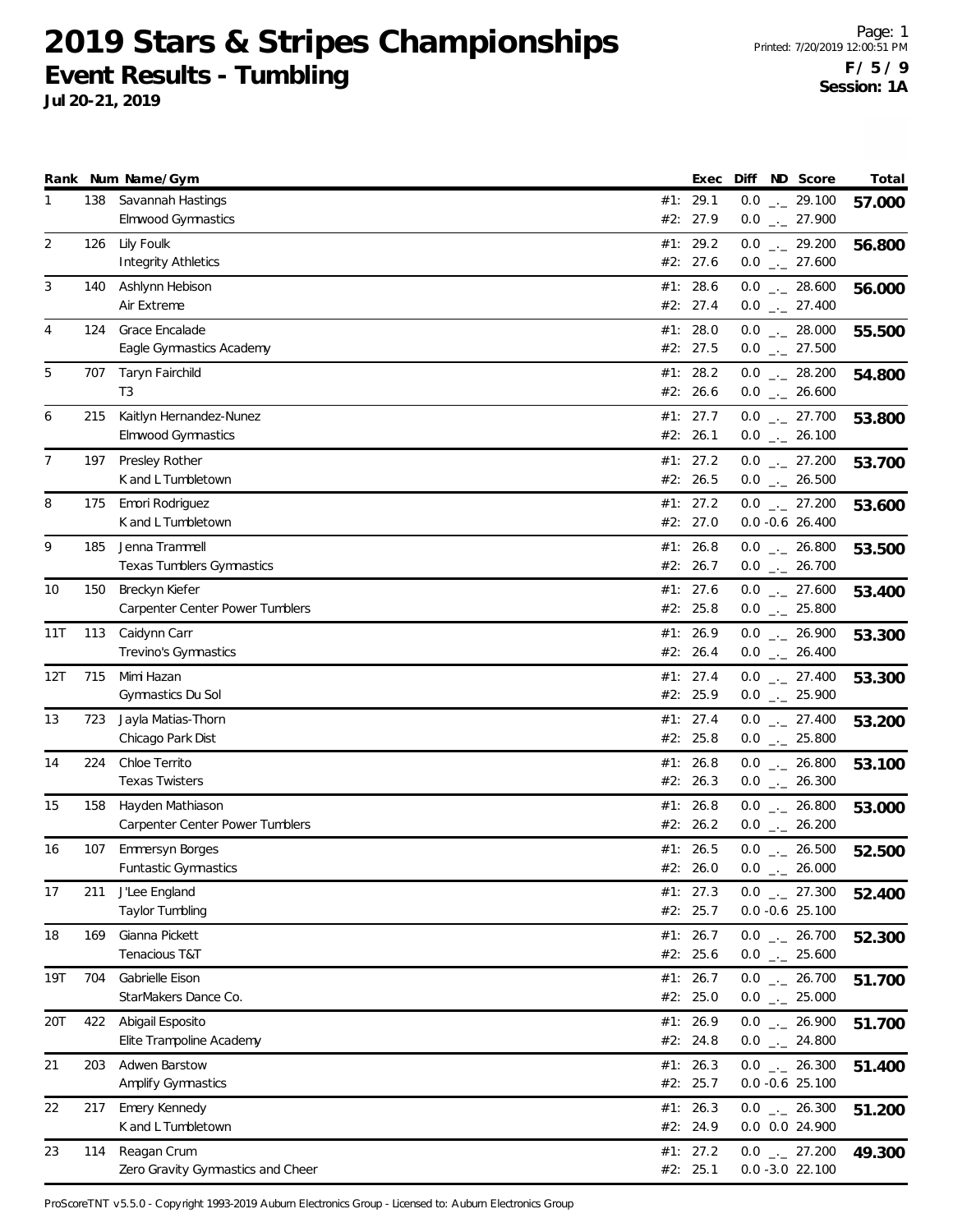|    |     | Rank Num Name/Gym                                   | Exec                 | ND Score<br><b>Diff</b>                   | Total  |
|----|-----|-----------------------------------------------------|----------------------|-------------------------------------------|--------|
| 24 | 220 | Jasmine Li<br>Southlake Gymnastics Academy          | #1: 27.5<br>#2: 24.7 | $0.0$ $_{-}$ 27.500<br>$0.0 - 3.0 21.700$ | 49.200 |
| 25 | 192 | Caybree Camarillo<br>All American Gymnastics        | #1: 26.8<br>#2: 24.9 | $0.0$ _._ 26.800<br>$0.0 - 3.0 21.900$    | 48.700 |
| 26 | 177 | Olivia Salisbury<br>Carpenter Center Power Tumblers | #1: 26.8<br>#2: 24.5 | $0.0$ _._ 26.800<br>$0.0 - 3.0 21.500$    | 48.300 |
| 27 | 208 | Melody Carrera<br>Taylor Tumbling                   | #1: 26.4<br>#2: 24.2 | $0.0$ _._ 26.400<br>$0.0 - 3.0 21.200$    | 47.600 |
| 28 | 181 | Landree Slaughter<br>Millers Gymnastics Academy     | #1: 27.1<br>#2: 25.2 | $0.0$ _._ 27.100<br>$0.0 - 6.0 19.200$    | 46.300 |
| 29 | 413 | Mallory Sizemore<br>Infinite Bounds                 | #1: 27.3<br>#2: 21.8 | $0.0$ _._ 27.300<br>$0.0 - 3.0 18.800$    | 46.100 |
| 30 | 695 | Jade Brown<br>Chicago Park Dist                     | #1: 19.8<br>#2: 26.2 | $0.0 - 3.0 16.800$<br>$0.0$ _._ 26.200    | 43.000 |
| 31 | 148 | Paisley Keese<br>Legacy Elite Athletics             | #1: 24.4<br>#2: 24.3 | $0.0 - 3.0 21.400$<br>$0.0 - 3.0 21.300$  | 42.700 |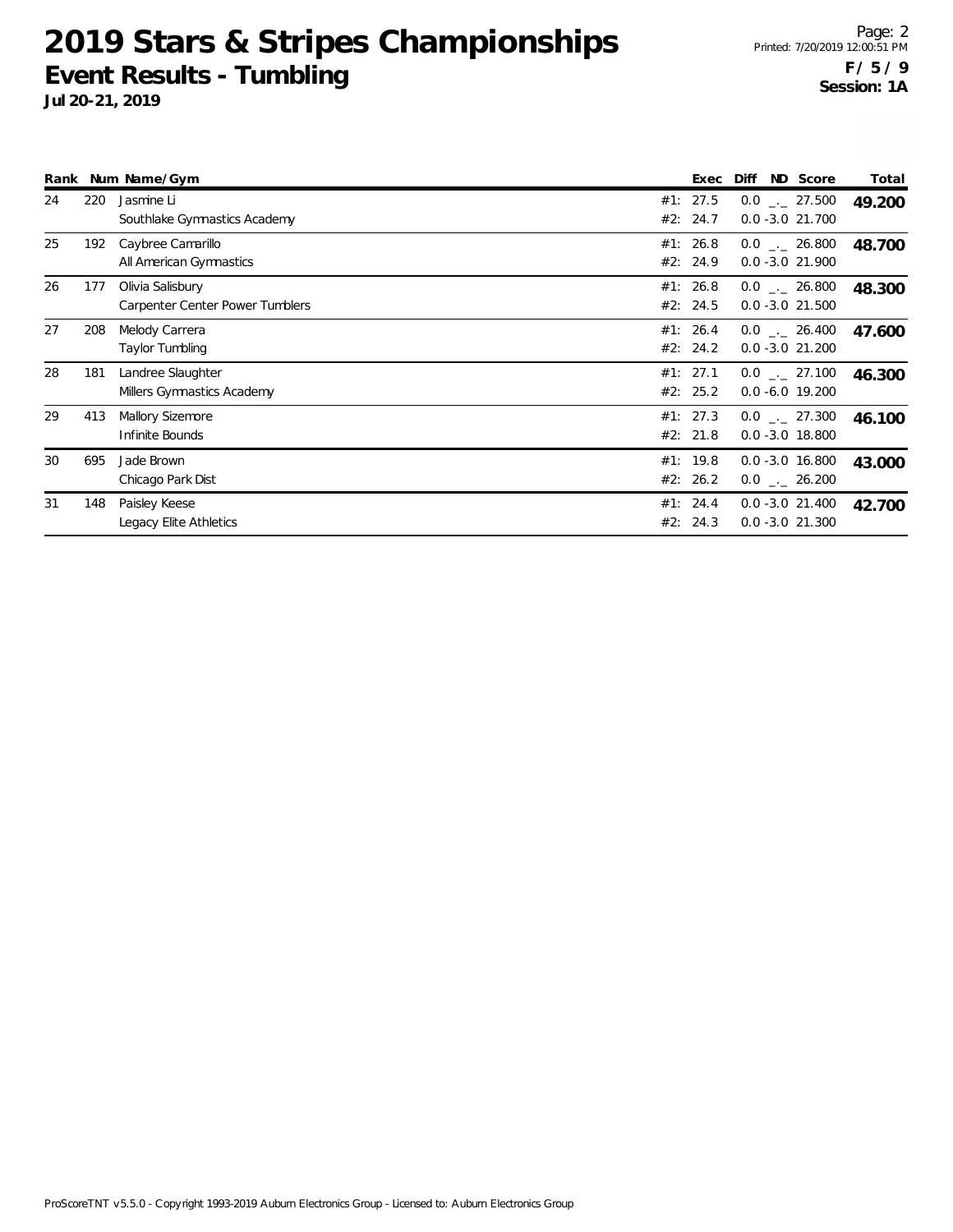**Jul 20-21, 2019**

|            |     | Rank Num Name/Gym                                      |     | Exec                   | Diff ND Score                              | Total  |
|------------|-----|--------------------------------------------------------|-----|------------------------|--------------------------------------------|--------|
| 1          | 719 | Addi Lamberson<br>Central Illinois Gymnastics Academy  |     | #1: 27.8<br>#2: 28.3   | $0.0$ _ 27.800<br>$0.0$ _ 28.300           | 56.100 |
| 2T         | 136 | <b>Trinity Harris</b><br>Trevino's Gymnastics          |     | #1: 27.5<br>#2: 28.0   | $0.0$ $_{-}$ 27.500<br>$0.0$ _ 28.000      | 55.500 |
| 3T         | 153 | Madison Lewis<br>T3                                    |     | #1: 27.7<br>#2: 27.8   | $0.0$ _ 27.700<br>$0.0$ _ 27.800           | 55.500 |
| 4          | 412 | Emma Roddy<br>Tumble Tech                              |     | #1: 27.5<br>#2: 27.5   | $0.0$ _ 27.500<br>$0.0$ _ 27.500           | 55.000 |
| 5T         | 401 | Jessica Jordan<br>Wasatch T&T                          |     | #1: 27.6<br>#2: 27.2   | $0.0$ _ 27.600<br>$0.0$ $_{-}$ 27.200      | 54.800 |
| 6T         | 160 | Brooke McLain<br>The Palaestra                         |     | #1: 28.1<br>#2: 26.7   | $0.0$ _ 28.100<br>$0.0$ _ 26.700           | 54.800 |
| 7          | 173 | Alexa Reimers<br>Gymnast Factory                       |     | #1: 26.8<br>#2: 27.8   | $0.0$ _ 26.800<br>$0.0$ $_{-}$ 27.800      | 54.600 |
| 8          | 706 | Zoey Erickson<br>Mills Gymnastics USA                  |     | #1: 27.1<br>#2: 27.4   | $0.0$ _ 27.100<br>$0.0$ _ 27.400           | 54.500 |
| 9          | 108 | Elleni Bowers<br>Trevino's Gymnastics                  |     | #1: 27.7<br>#2: 27.3   | $0.0$ _ 27.700<br>$0.0 -0.6$ 26.700        | 54.400 |
| 10         | 103 | Bre Bisuna<br>World Elite                              |     | #1: 27.1<br>#2: 27.5   | $0.0$ $_{-}$ 27.100<br>$0.0 - 0.3$ 27.200  | 54.300 |
| 11         | 190 | Leighton Wolens<br>Gymnast Factory                     |     | #1: 27.2<br>#2: 27.0   | $0.0$ _._ 27.200<br>$0.0$ _ 27.000         | 54.200 |
| 12         | 419 | Kamden Wiskow<br>Top Flight Gymnastics Training Center | #1: | 26.9<br>#2: 27.1       | $0.0$ $_{-}$ 26.900<br>$0.0$ $_{-}$ 27.100 | 54.000 |
| 13T        | 379 | Brianna Gisler<br>Dreams Gymnastics Center             |     | #1: 26.7<br>#2: 27.1   | $0.0$ _._ 26.700<br>$0.0$ _ 27.100         | 53.800 |
| 14T        | 170 | Maci Pickle<br><b>Extreme Cheer and Tumble</b>         |     | #1: 27.1<br>#2: 26.7   | $0.0$ $_{-}$ 27.100<br>$0.0$ _ 26.700      | 53.800 |
| 15T        | 184 | Kaylee Swenson<br><b>Integrity Athletics</b>           |     | #1: 27.0<br>#2: 26.6   | $0.0$ _ 27.000<br>$0.0$ _ 26.600           | 53.600 |
| 16T        | 179 | Abby Schleiffer<br>Fire House Gymnastics               |     | #1: 27.1<br>#2: 26.5   | $0.0$ _ 27.100<br>$0.0$ _ 26.500           | 53.600 |
| 17T        | 102 | <b>Esther Bieche</b><br>Ground Zero Gymnastics         |     | #1: 26.9<br>#2: 26.6   | $0.0$ _ 26.900<br>$0.0$ _ 26.600           | 53.500 |
| <b>18T</b> | 161 | Lia Medeiros<br>Trevino's Gymnastics                   |     | #1: $27.0$<br>#2: 26.5 | $0.0$ _ 27.000<br>$0.0$ _ 26.500           | 53.500 |
| 19         |     | 692 Jojo Arata<br>DeVeau's School of Gymnastics        |     | #1: 27.2<br>#2: 26.5   | $0.0$ _ 27.200<br>$0.0 - 0.3 26.200$       | 53.400 |
| 20T        | 222 | T McAfee<br>K and L Tumbletown                         |     | #1: 26.5<br>#2: 26.7   | $0.0$ _ 26.500<br>$0.0$ _ 26.700           | 53.200 |
| 21T        | 421 | Zoe Castaneda<br>Millers Gymnastics Academy            |     | #1: $27.0$<br>#2: 26.2 | $0.0$ _ 27.000<br>$0.0$ _ 26.200           | 53.200 |
| 22T        | 721 | Keyonni Lewis<br>Shine Tumblers                        |     | #1: $26.2$<br>#2: 26.6 | $0.0$ _ 26.200<br>$0.0$ _ 26.600           | 52.800 |
| 23T        | 730 | Emmy Stark<br>Amplify Gymnastics                       |     | #1: 27.1<br>#2: 26.3   | $0.0$ _ 27.100<br>$0.0 -0.6$ 25.700        | 52.800 |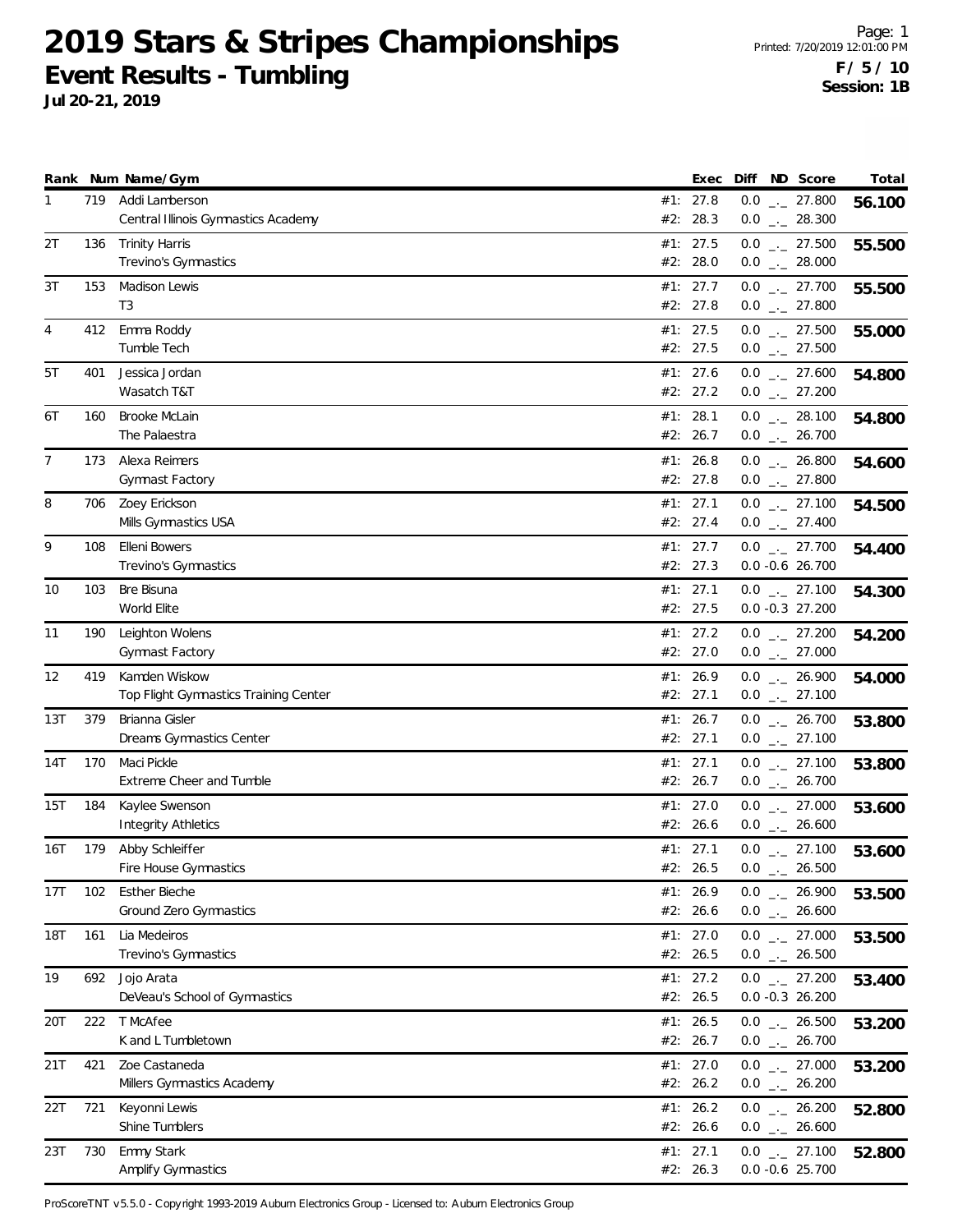|     |     | Rank Num Name/Gym                                          |     | Exec                 | Diff | ND Score                               | Total  |
|-----|-----|------------------------------------------------------------|-----|----------------------|------|----------------------------------------|--------|
| 24  | 112 | Rae Rae Burrows<br>Gymnastics Etc.                         |     | #1: 26.3<br>#2: 26.4 |      | $0.0$ _ 26.300<br>$0.0$ _ 26.400       | 52.700 |
| 25  | 209 | Carmella Coyle<br>United Sports Academy                    | #1: | 26.7<br>#2: 25.9     |      | $0.0$ _ 26.700<br>$0.0$ _ 25.900       | 52.600 |
| 26T | 718 | Ellison Knapp<br>Chicago Park Dist                         |     | #1: 26.7<br>#2: 26.4 |      | $0.0$ _ 26.700<br>$0.0 - 0.6$ 25.800   | 52.500 |
| 27T | 225 | Riata Valdez<br><b>Texas Tumbleweeds</b>                   |     | #1: 26.8<br>#2: 25.7 |      | $0.0$ _ 26.800<br>$0.0$ _ 25.700       | 52.500 |
| 28  | 117 | Kynadee Danna<br><b>Texas Champion Gymnastics</b>          |     | #1: 26.2<br>#2: 26.2 |      | $0.0$ _ 26.200<br>$0.0$ _ 26.200       | 52.400 |
| 29  | 410 | Mikayla Richardson<br>Flip Factory Trampoline and Tumbling |     | #1: 26.6<br>#2: 26.1 |      | $0.0$ _ 26.600<br>$0.0 - 0.6$ 25.500   | 52.100 |
| 30T | 415 | Noa Underwood<br>Flip Factory Trampoline and Tumbling      |     | #1: 26.3<br>#2: 26.2 |      | $0.0$ _._ 26.300<br>$0.0 - 0.6$ 25.600 | 51.900 |
| 31T | 110 | Alexis Brown<br>Gymnast Factory                            |     | #1: 25.9<br>#2: 26.0 |      | $0.0$ _ 25.900<br>$0.0$ _ 26.000       | 51.900 |
| 32T | 713 | Malia Harris<br>Shine Tumblers                             |     | #1: 26.1<br>#2: 25.8 |      | $0.0$ _ 26.100<br>$0.0$ _._ 25.800     | 51.900 |
| 33T | 722 | Kazzi Lopez<br>Taylor Tumbling                             |     | #1: 25.6<br>#2: 26.1 |      | $0.0$ _ 25.600<br>$0.0$ _ 26.100       | 51.700 |
| 34T | 583 | Madison Creamer<br>Manning Gymnastics Centerplex           | #1: | 26.7<br>#2: 25.6     |      | $0.0$ _ 26.700<br>$0.0 - 0.6$ 25.000   | 51.700 |
| 35  | 127 | JoAnn Fuentes<br>Millers Gymnastics Academy                | #1: | 25.7<br>#2: 25.9     |      | $0.0$ _ 25.700<br>$0.0$ _ 25.900       | 51.600 |
| 36  | 129 | Jenna Garland<br>Pittsburgh Northstars                     | #1: | 26.0<br>#2: 25.4     |      | $0.0$ _ 26.000<br>$0.0$ _ 25.400       | 51.400 |
| 37  | 725 | Brianna McIlvaine<br>DeVeau's School of Gymnastics         | #1: | 26.0<br>#2: 25.4     |      | $0.0$ _ 26.000<br>$0.0 - 0.6$ 24.800   | 50.800 |
| 38  | 717 | Autumn Jones<br>Shine Tumblers                             |     | #1: 25.8<br>#2: 25.3 |      | $0.0$ _ 25.800<br>0.0 -0.6 24.700      | 50.500 |
| 39  | 205 | Ava Bedore<br>Aspire Gymnastics Academy                    |     | #1: 24.8<br>#2: 25.8 |      | $0.0 - 3.0 21.800$<br>$0.0$ _ 25.800   | 47.600 |
| 40  | 729 | Avianna Sieders<br><b>Cutting Edge Athletics</b>           |     | #1: 27.4<br>#2: 22.3 |      | $0.0$ _ 27.400<br>$0.0 - 3.0 19.300$   | 46.700 |
| 41  | 387 | Kaleigh Builta<br>Millers Gymnastics Academy               |     | #1: 25.9<br>#2: 23.5 |      | $0.0$ _._ 25.900<br>$0.0 - 3.0 20.500$ | 46.400 |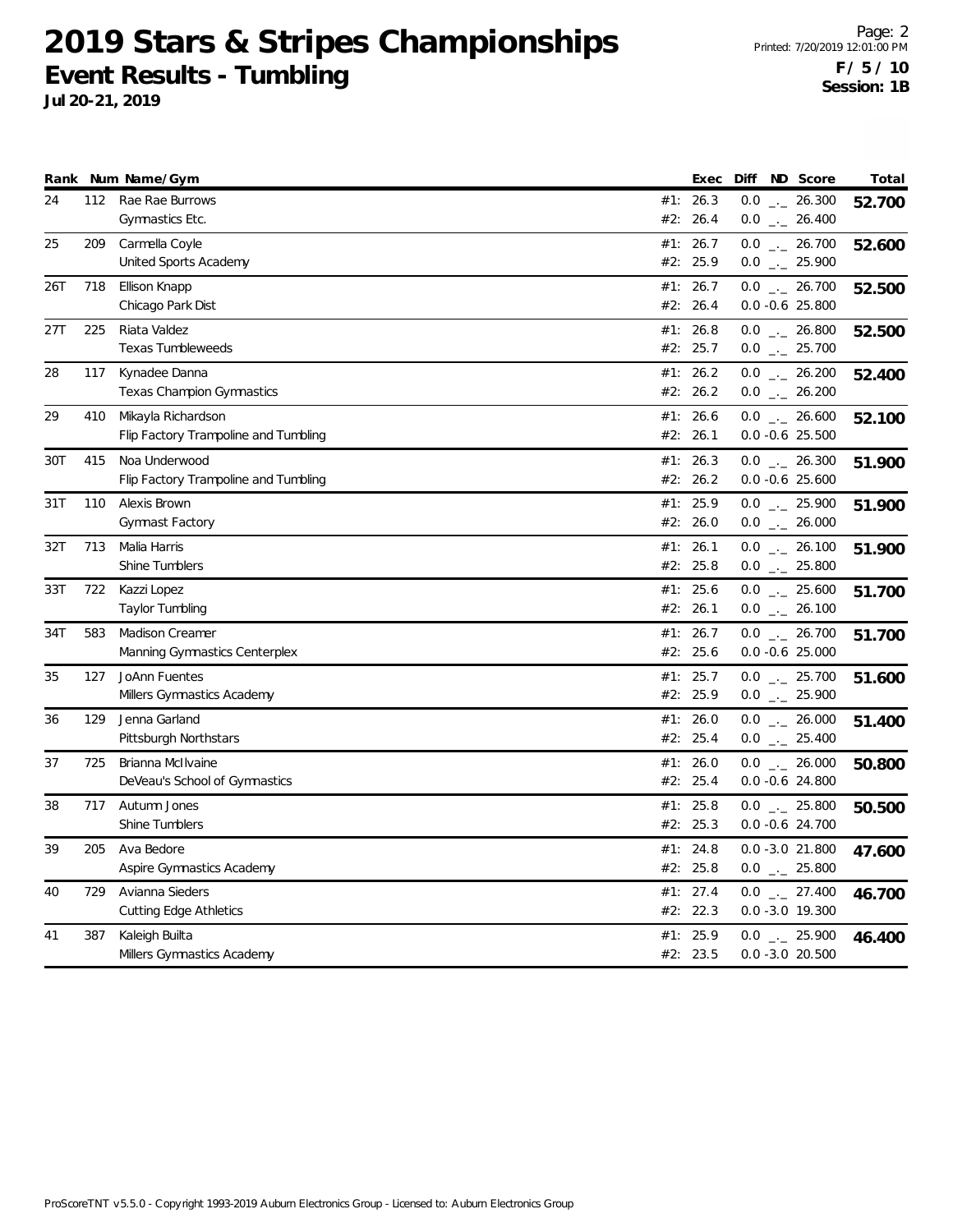| Rank |     | Num Name/Gym                         |     | Exec     | Diff | ND Score             | Total  |
|------|-----|--------------------------------------|-----|----------|------|----------------------|--------|
|      | 691 | Izaiah Aquino                        | #1: | 28.4     |      | $0.0$ $0.0$ 28.400   | 56.400 |
|      |     | Chicago Park Dist                    | #2: | 28.0     |      | $0.0$ $0.0$ 28.000   |        |
| 2    | 187 | Saxton Tyler                         | #1: | 27.5     |      | $0.0$ $0.0$ 27.500   | 55.600 |
|      |     | Waxahachie Gymnastics Center         | #2: | 28.1     |      | $0.0$ $0.0$ 28.100   |        |
| 3    | 195 | Calder Kong                          | #1: | 28.4     |      | $0.0$ _. 28.400      | 55.400 |
|      |     | Silver Stars Gymnastics              | #2: | 27.3     |      | $0.0 - 0.3 27.000$   |        |
| 4    | 702 | Jacob Drysdale                       | #1: | 27.9     |      | 0.0 0.0 27.900       | 54.600 |
|      |     | TAG USA Gymnastics                   | #2: | 27.0     |      | $0.0 - 0.3 26.700$   |        |
| 5    | 425 | Ethan Rybolt                         |     | #1: 26.8 |      | $0.0$ $0.0$ 26.800   | 54.100 |
|      |     | Legacy Elite Athletics               |     | #2: 27.3 |      | $0.0$ $0.0$ $27.300$ |        |
| 6    | 182 | Michael Sofia                        | #1: | 26.9     |      | $0.0$ $0.0$ 26.900   | 54.000 |
|      |     | Flip Factory Trampoline and Tumbling | #2: | 27.1     |      | $0.0$ $0.0$ $27.100$ |        |
|      | 699 | <b>Isaiah Crowder</b>                | #1: | 27.5     |      | $0.0$ $0.0$ 27.500   | 53.500 |
|      |     | Eagle Gymnastics Academy             | #2: | 26.0     |      | $0.0$ $0.0$ 26.000   |        |
| 8    | 171 | Braddox Putman                       | #1: | 26.6     |      | $0.0$ $0.0$ 26.600   | 53.400 |
|      |     | MGA Odessa                           | #2: | 26.8     |      | $0.0$ $0.0$ 26.800   |        |
| 9    | 390 | <b>Ryder Chaffins</b>                | #1: | 27.1     |      | $0.0$ $0.0$ $27.100$ | 53.300 |
|      |     | Ground Zero Gymnastics               |     | #2: 26.8 |      | $0.0 - 0.6 26.200$   |        |
| 10   | 180 | Brayden Scoggin                      |     | #1: 26.9 |      | 0.0 0.0 26.900       | 53.100 |
|      |     | Air Extreme                          | #2: | 26.2     |      | $0.0$ $0.0$ $26.200$ |        |
| 11   | 125 | Elio Fantauzzi                       | #1: | 26.4     |      | $0.0$ $0.0$ $26.400$ | 53.000 |
|      |     | The Gymnastics Revolution            | #2: | 26.6     |      | $0.0$ $0.0$ $26.600$ |        |
| 12   | 712 | Tyler Griffin                        | #1: | 26.3     |      | $0.0$ $0.0$ $26.300$ | 52.400 |
|      |     | Shine Tumblers                       | #2: | 26.1     |      | $0.0$ $0.0$ 26.100   |        |
| 13   | 829 | Sawyer Whitemiller                   | #1: | 25.2     |      | $0.0 - 3.0 22.200$   | 49.000 |
|      |     | Extreme Air Gymnastics Academy       | #2: | 26.8     |      | $0.0$ $0.0$ 26.800   |        |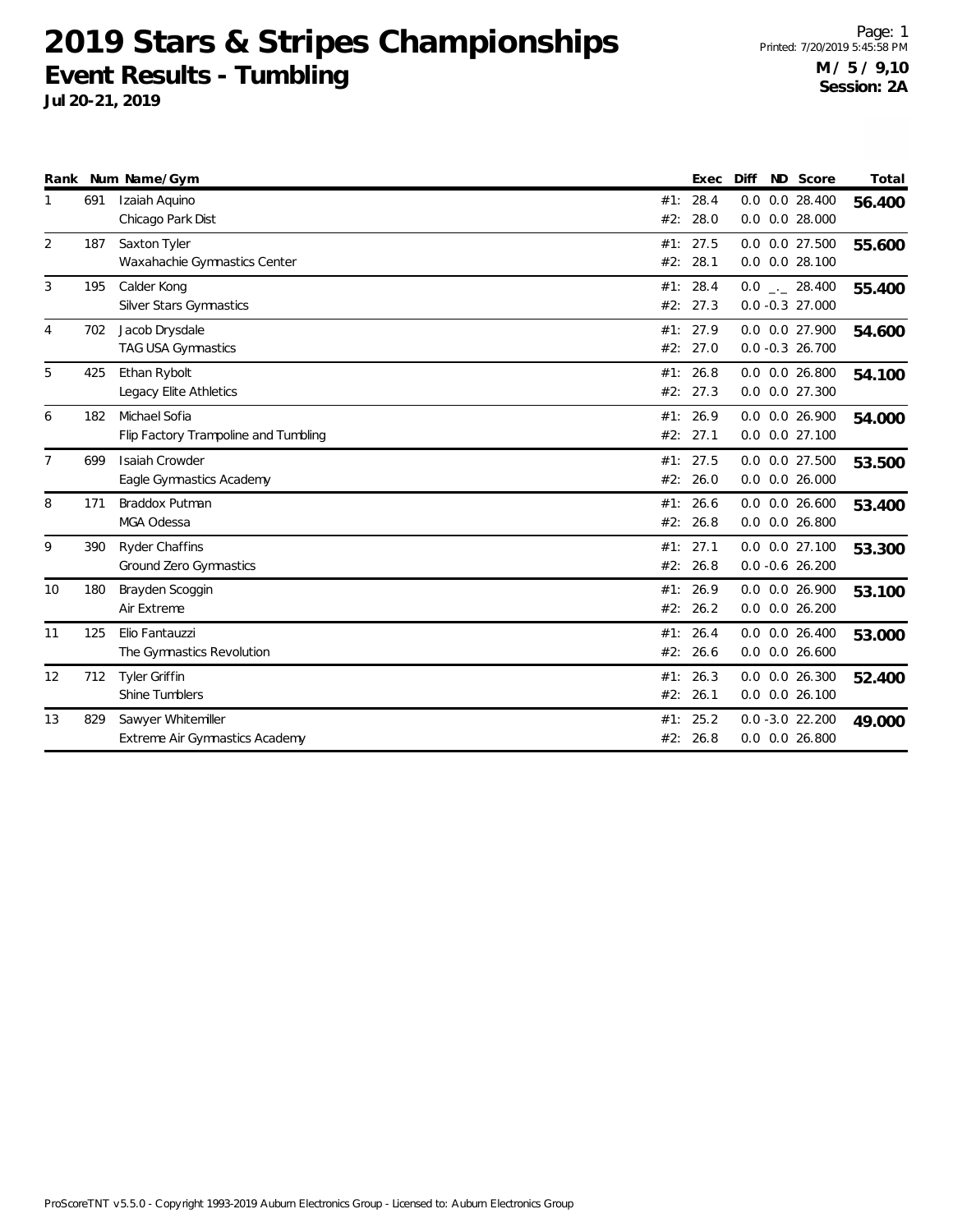**Jul 20-21, 2019**

|      |     | Rank Num Name/Gym                                          |     | Exec                 | Diff | ND Score                             | Total  |
|------|-----|------------------------------------------------------------|-----|----------------------|------|--------------------------------------|--------|
| 1    | 694 | Kylin Brockhouse<br>Central Illinois Gymnastics Academy    | #2: | #1: 29.2<br>28.7     |      | 0.0 0.0 29.200<br>0.0 0.0 28.700     | 57.900 |
| 2    | 731 | Addison Telford                                            |     | #1: 29.0             |      | $0.0$ $0.0$ 29.000                   | 57.300 |
|      |     | Central Illinois Gymnastics Academy                        |     | #2: 28.3             |      | 0.0 0.0 28.300                       |        |
| 3    | 188 | Tatum Underwood                                            |     | #1: $27.8$           |      | 0.0 0.0 27.800                       | 55.400 |
|      |     | Eagle Gymnastics Academy                                   |     | #2: 27.6             |      | 0.0 0.0 27.600                       |        |
| 4    | 726 | Kylie Moore<br>Central Illinois Gymnastics Academy         | #2: | #1: 28.2<br>26.9     |      | $0.0$ $0.0$ 28.200<br>0.0 0.0 26.900 | 55.100 |
| 5    | 157 | <b>Avery Martin</b>                                        |     | #1: 27.5             |      | $0.0$ $0.0$ 27.500                   | 54.900 |
|      |     | Manning Gymnastics Centerplex                              |     | #2: 27.4             |      | 0.0 0.0 27.400                       |        |
| 6T   | 193 | Taegan Fletcher                                            |     | #1: 27.0             |      | 0.0 0.0 27.000                       | 54.800 |
|      |     | All American Gymnastics                                    |     | #2: 27.8             |      | $0.0$ $_{-}$ 27.800                  |        |
| $6*$ | 687 | Charli Wozniak                                             |     | #1: 27.5             |      | 0.0 0.0 27.500                       | 54.800 |
|      |     | Extreme Cheer and Tumble                                   |     | #2: 27.3             |      | 0.0 0.0 27.300                       |        |
| $6*$ | 104 | Kylie Bloomquist<br>J and J Tumbling and Trampoline Team   |     | #1: 27.5<br>#2: 27.3 |      | $0.0$ $0.0$ 27.500<br>$0.0$ _ 27.300 | 54.800 |
| 9    | 142 | Haylee Holzback                                            |     | #1: 27.6             |      | $0.0$ $0.0$ 27.600                   |        |
|      |     | DeVeau's School of Gymnastics                              |     | #2: 27.1             |      | 0.0 0.0 27.100                       | 54.700 |
| 10T  | 405 | Paige Newland                                              |     | #1: 27.2             |      | $0.0$ $0.0$ 27.200                   | 54.600 |
|      |     | Skywalkers                                                 |     | #2: 27.4             |      | 0.0 0.0 27.400                       |        |
| 11T  | 145 | Arianna Hunt                                               |     | #1: 27.6             |      | $0.0$ $0.0$ 27.600                   | 54.600 |
|      |     | <b>Island Flyers</b>                                       |     | #2: 27.0             |      | 0.0 0.0 27.000                       |        |
| 12   | 685 | Rachel Terry                                               | #1: | 27.9                 |      | 0.0 0.0 27.900                       | 54.300 |
|      |     | Metropolitan Elite Gymnastics & Athletic                   | #2: | 26.4                 |      | $0.0$ $0.0$ 26.400                   |        |
| 13   | 119 | Isabella De La Torre<br>T <sub>3</sub>                     |     | #1: 27.1<br>#2: 27.1 |      | $0.0$ $0.0$ 27.100<br>0.0 0.0 27.100 | 54.200 |
| 14   | 149 | Maddy Kelley                                               |     | #1: 27.1             |      | $0.0$ $0.0$ 27.100                   |        |
|      |     | Miss Maria's Acrobat & Dance                               |     | #2: 27.0             |      | 0.0 0.0 27.000                       | 54.100 |
| 15T  | 414 | Malacia Thomas                                             |     | #1: 27.3             |      | 0.0 0.0 27.300                       | 54.000 |
|      |     | Millers Gymnastics Academy                                 | #2: | 26.7                 |      | 0.0 0.0 26.700                       |        |
| 16T  | 196 | Jenyce Perez                                               |     | #1: 27.4             |      | $0.0$ $0.0$ 27.400                   | 54.000 |
|      |     | Gymnastics Du Sol                                          |     | #2: 26.6             |      | $0.0$ $0.0$ 26.600                   |        |
| 17T  | 101 | Brooklyn Baccus                                            |     | #1: 26.9             |      | 0.0 0.0 26.900                       | 53.900 |
|      |     | Manning Gymnastics Centerplex                              |     | #2: 27.0             |      | $0.0$ $0.0$ 27.000                   |        |
| 18T  | 397 | Jalena Hall<br><b>FAST Sports Performance and Tumbling</b> |     | #1: 27.2<br>#2: 26.7 |      | 0.0 0.0 27.200<br>0.0 0.0 26.700     | 53.900 |
| 19T  | 116 | Nyjah Crump                                                |     | #1: 27.3             |      | 0.0 0.0 27.300                       |        |
|      |     | Mills Gymnastics USA                                       |     | #2: 26.6             |      | $0.0$ $0.0$ 26.600                   | 53.900 |
| 20   | 221 | Chloe Mancuso                                              |     | #1: 27.3             |      | 0.0 0.0 27.300                       | 53.700 |
|      |     | United Sports Academy                                      |     | #2: 26.4             |      | $0.0$ $0.0$ 26.400                   |        |
| 21   | 165 | Kylie Ortiz                                                |     | #1: 26.8             |      | $0.0$ $0.0$ 26.800                   | 53.600 |
|      |     | Manning Gymnastics Centerplex                              |     | #2: 26.8             |      | $0.0$ $0.0$ 26.800                   |        |
| 22T  | 210 | Callie Curry                                               |     | #1: 26.1             |      | $0.0$ $0.0$ 26.100                   | 53.500 |
|      |     | <b>High Point Athletics</b>                                |     | #2: 27.4             |      | 0.0 0.0 27.400                       |        |
| 23T  | 156 | Aliya Loyd<br>Millers Gymnastics Academy                   |     | #1: 27.2<br>#2: 26.3 |      | 0.0 0.0 27.200<br>0.0 0.0 26.300     | 53.500 |
|      |     |                                                            |     |                      |      |                                      |        |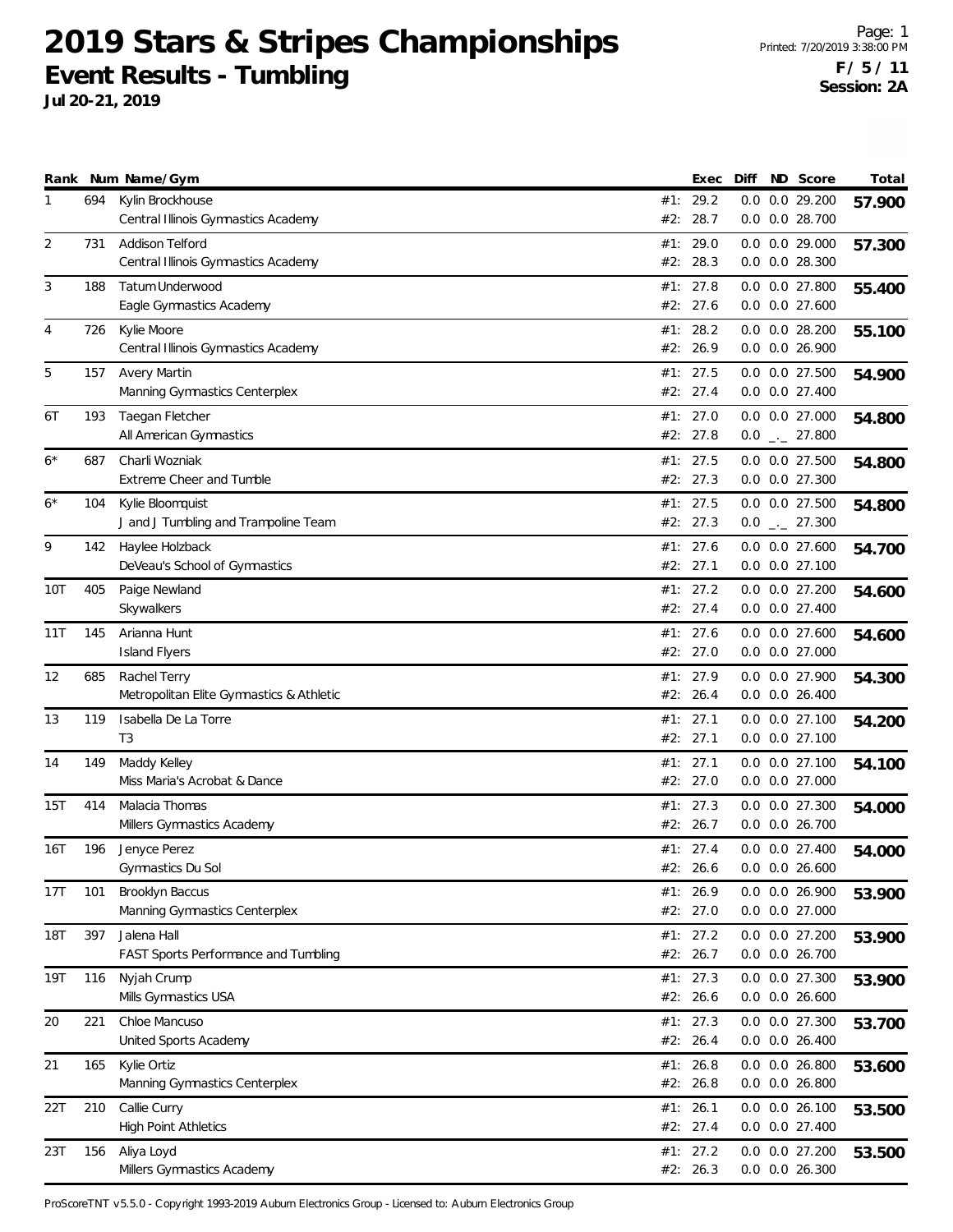| Rank |     | Num Name/Gym                              |     | Exec                 | Diff | ND Score                                 | Total  |
|------|-----|-------------------------------------------|-----|----------------------|------|------------------------------------------|--------|
| 24   | 141 | Sydney Hilliard                           |     | #1: 26.7             |      | 0.0 0.0 26.700                           | 53.300 |
|      |     | FAST Sports Performance and Tumbling      |     | #2: 26.6             |      | $0.0$ $0.0$ 26.600                       |        |
| 25T  | 105 | Emily Bolton                              | #1: | 27.2                 |      | 0.0 0.0 27.200                           | 53.100 |
|      |     | Gymnast Factory                           |     | #2: 26.5             |      | $0.0 - 0.6$ 25.900                       |        |
| 26T  | 417 | Mia Viloria                               |     | #1: 27.2             |      | 0.0 0.0 27.200                           | 53.100 |
|      |     | <b>Funtastic Gymnastics</b>               | #2: | 25.9                 |      | $0.0$ $0.0$ 25.900                       |        |
| 27T  | 380 | Alaina Halata                             | #1: | 26.9                 |      | $0.0$ $0.0$ 26.900                       | 53.000 |
|      |     | K and L Tumbletown                        |     | #2: 26.7             |      | $0.0 - 0.6 26.100$                       |        |
| 28T  | 682 | Kylee Machado                             | #1: | 26.7                 |      | 0.0 0.0 26.700                           | 53.000 |
|      |     | <b>Funtastic Gymnastics</b>               |     | #2: 26.3             |      | 0.0 0.0 26.300                           |        |
| 29   | 408 | Dayanara Payne                            |     | #1: 26.8             |      | $0.0$ $0.0$ 26.800                       | 52.700 |
|      |     | MGA Odessa                                |     | #2: 25.9             |      | 0.0 0.0 25.900                           |        |
| 30   | 420 | Kayli Zbranek                             | #1: | 26.6                 |      | $0.0$ $0.0$ 26.600                       | 52.600 |
|      |     | Victoria Gymagic Inc.                     | #2: | 26.0                 |      | $0.0$ $0.0$ 26.000                       |        |
| 31T  | 214 | Alexandra Grodzka-Erazo                   | #1: | 26.1                 |      | $0.0$ $0.0$ 26.100                       | 52.500 |
|      |     | United Sports Academy                     |     | #2: 26.4             |      | $0.0$ $0.0$ 26.400                       |        |
| 32T  | 111 | Bailey Buchanan                           |     | #1: 26.5             |      | $0.0$ $0.0$ 26.500                       | 52.500 |
|      |     | Air Extreme                               |     | #2: 26.0             |      | $0.0$ $0.0$ 26.000                       |        |
| 33   | 426 | <b>Tyler Allen</b>                        |     | #1: 26.2             |      | $0.0$ $0.0$ 26.200                       | 52.200 |
|      |     | Waxahachie Gymnastics Center              |     | #2: 26.0             |      | $0.0$ $0.0$ 26.000                       |        |
| 34   | 409 | Tatum Rawski                              | #1: | 25.8                 |      | $0.0$ $0.0$ 25.800                       | 51.400 |
|      |     | M and M Gymnastics                        | #2: | 25.6                 |      | $0.0$ $0.0$ 25.600                       |        |
| 35   | 686 | Kayley Wilson                             |     | #1: 25.6             |      | $0.0 - 3.0 22.600$                       |        |
|      |     | DeVeau's School of Gymnastics             |     | #2: 27.0             |      | $0.0$ $0.0$ 27.000                       | 49.600 |
| 36   | 216 | Brooklynne Ivans                          |     | #1: 27.0             |      | $0.0$ _ 27.000                           |        |
|      |     | Taylor Tumbling                           |     | #2: 25.4             |      | $0.0 - 3.0 22.400$                       | 49.400 |
| 37   | 121 | Savannah Diaz                             | #1: | 28.0                 |      | $0.0$ $0.0$ 28.000                       |        |
|      |     | Millers Gymnastics Academy                | #2: | 24.1                 |      | $0.0 - 3.0 21.100$                       | 49.100 |
| 38   | 398 | Ella Hanft                                | #1: | 26.3                 |      | $0.0$ $0.0$ 26.300                       |        |
|      |     | Eagle Gymnastics Academy                  |     | #2: 24.1             |      | $0.0 - 3.0 21.100$                       | 47.400 |
| 39   |     |                                           |     | #1: 26.1             |      |                                          |        |
|      | 159 | Tess McHugh<br>Airborne Academy           |     | #2: 24.2             |      | $0.0$ $0.0$ 26.100<br>$0.0 - 3.0 21.200$ | 47.300 |
|      |     |                                           |     |                      |      |                                          |        |
| 40   | 183 | Miah Storr<br>Airborne Academy            |     | #1: 24.3<br>#2: 25.9 |      | $0.0 - 3.0 21.300$<br>0.0 0.0 25.900     | 47.200 |
|      |     |                                           |     |                      |      |                                          |        |
| 41   | 144 | Kyrra Humphries<br>Legacy Elite Athletics |     | #1: 25.7<br>#2: 24.0 |      | 0.0 0.0 25.700<br>$0.0 - 3.0 21.000$     | 46.700 |
|      |     |                                           |     |                      |      |                                          |        |
| 42   | 115 | <b>Riley Crum</b>                         |     | #1: 23.8             |      | $0.0 - 3.0 20.800$                       | 37.400 |
|      |     | Zero Gravity Gymnastics and Cheer         |     | #2: 19.6             |      | $0.0 - 3.0 16.600$                       |        |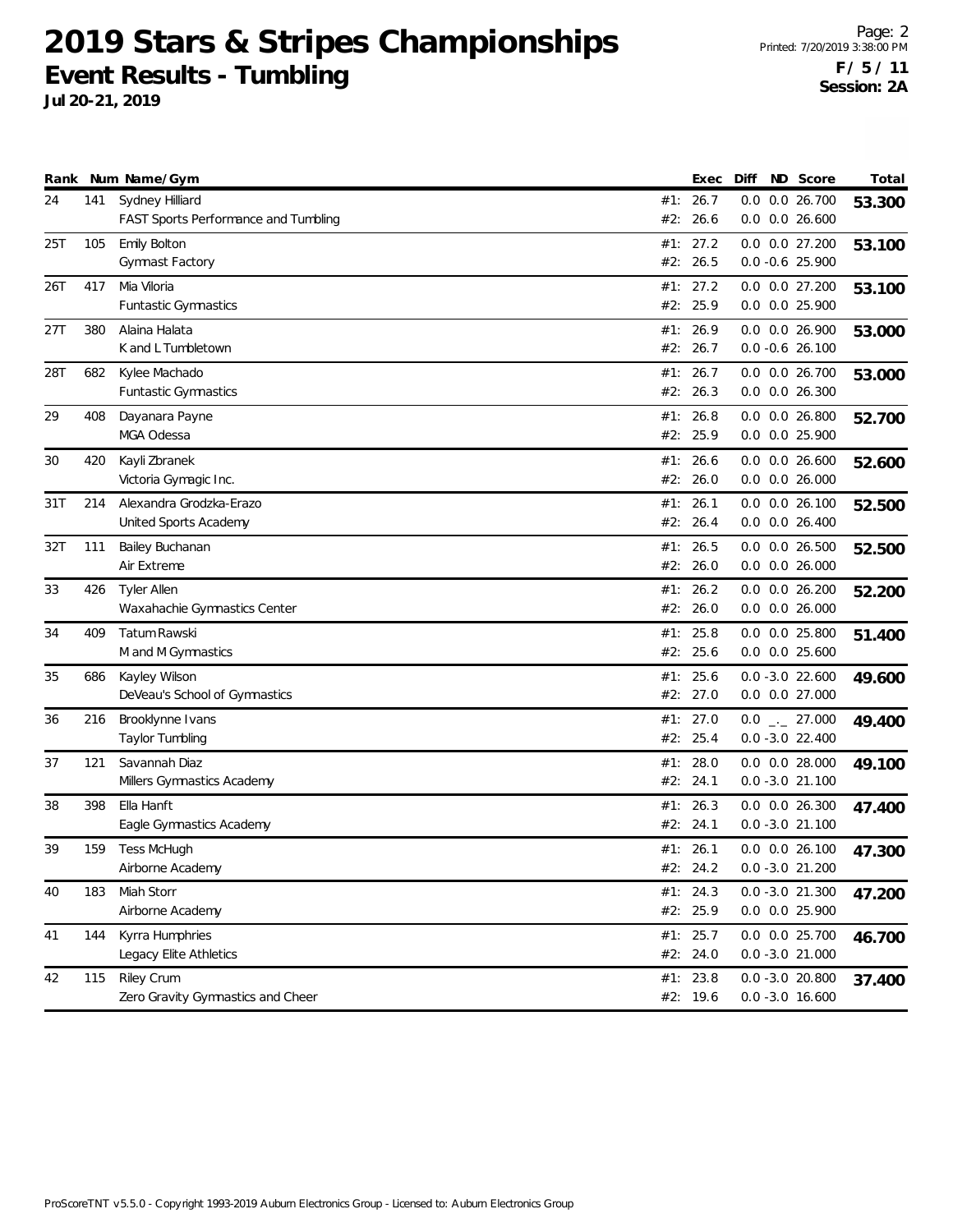**Jul 20-21, 2019**

|     |     | Rank Num Name/Gym                                      |     | Exec                 | Diff ND Score                         | Total  |
|-----|-----|--------------------------------------------------------|-----|----------------------|---------------------------------------|--------|
| 1   | 134 | Olivia Hamilton<br>Gymnast Factory                     | #2: | #1: 28.8<br>28.8     | $0.0$ _ 28.800<br>$0.0$ _ 28.800      | 57.600 |
| 2   | 582 | Kenzington Chaffins                                    |     | #1: 28.4             |                                       |        |
|     |     | Ground Zero Gymnastics                                 |     | #2: 27.7             | $0.0$ _ 28.400<br>$0.0$ $_{-}$ 27.700 | 56.100 |
| 3   | 133 | Kylie Haller-Frawley                                   |     | #1: 27.6             | $0.0$ _ 27.600                        | 54.800 |
|     |     | Trevino's Gymnastics                                   |     | #2: 27.2             | $0.0$ _ 27.200                        |        |
| 4   | 106 | Marlyssa Bombarde                                      |     | #1: 27.3             | $0.0$ _ 27.300                        | 54.700 |
|     |     | <b>Gymnast Factory</b>                                 |     | #2: 27.4             | $0.0$ $_{\leftarrow}$ 27.400          |        |
| 5   | 683 | Ella Hensley                                           |     | #1: 27.6             | $0.0$ _ 27.600                        | 54.600 |
|     |     | Eagle Gymnastics Academy                               |     | #2: 27.0             | $0.0$ $_{\leftarrow}$ 27.000          |        |
| 6   | 592 | Kaitlyn Rozycki                                        |     | #1: 26.8             | $0.0$ _ 26.800                        | 54.100 |
|     |     | Ground Zero Gymnastics                                 |     | #2: 27.3             | $0.0$ $_{-}$ 27.300                   |        |
| 7T  | 589 | Lara Macfarlane<br>Gymnast Factory                     |     | #1: 27.4<br>#2: 26.9 | $0.0$ _ 27.400<br>$0.0 - 0.3 26.600$  | 54.000 |
| 8Τ  | 154 | Hallie Lloyd                                           |     | #1: 27.2             | $0.0$ _ 27.200                        |        |
|     |     | Up Side Down Tumblers                                  |     | #2: 26.8             | $0.0$ _._ 26.800                      | 54.000 |
| 9   | 118 | <b>Bree Davis</b>                                      |     | #1: 26.7             | $0.0$ _ 26.700                        | 53.700 |
|     |     | Trevino's Gymnastics                                   |     | #2: 27.0             | $0.0$ _ 27.000                        |        |
| 10  | 186 | Faith Truax                                            |     | #1: 27.0             | $0.0$ _ 27.000                        | 53.400 |
|     |     | Pivot                                                  |     | #2: 26.4             | $0.0$ _ 26.400                        |        |
| 11T | 705 | Olivia Ellison                                         |     | #1: 27.1             | $0.0$ $_{\leftarrow}$ 27.100          | 53.300 |
|     |     | Xtreme Gymnastics and Trampoline                       |     | #2: 26.2             | $0.0$ _ 26.200                        |        |
| 12T | 402 | Reagan Kelly                                           |     | #1: 27.4             | $0.0$ _ 27.400                        | 53.300 |
|     |     | MGA Odessa                                             |     | #2: 25.9             | $0.0$ $_{-}$ 25.900                   |        |
| 13  | 392 | Ally Cox<br><b>High Point Athletics</b>                |     | #1: 27.6<br>#2: 26.2 | $0.0$ _ 27.600<br>$0.0 -0.6$ 25.600   | 53.200 |
|     |     |                                                        |     |                      |                                       |        |
| 14  | 727 | Ty-LA Morris<br>Wendy Hilliard Gymnastics Foundation   |     | #1: 26.9<br>#2: 26.5 | $0.0$ _ 26.900<br>$0.0 - 0.6$ 25.900  | 52.800 |
| 15T | 204 | Kaya Beckles                                           |     | #1: 25.7             | $0.0 -0.2$ 25.500                     | 52.500 |
|     |     | Wendy Hilliard Gymnastics Foundation                   |     | #2: 27.2             | $0.0 -0.2$ 27.000                     |        |
| 16T | 200 | Taylor Steverson (Houdyshel                            |     | #1: 27.4             | $0.0$ $_{-}$ 27.400                   | 52.500 |
|     |     | Amplify Gymnastics                                     |     | #2: 25.7             | $0.0 -0.6$ 25.100                     |        |
| 17  | 213 | Aidan Gray                                             |     | #1: 26.3             | $0.0$ _ 26.300                        | 52.400 |
|     |     | Tenacious T&T                                          |     | #2: 26.1             | $0.0$ _ 26.100                        |        |
| 18  | 679 | Jersey Erickson                                        |     | #1: $26.6$           | $0.0$ _ 26.600                        | 52.200 |
|     |     | Mills Gymnastics USA                                   |     | #2: 25.6             | $0.0$ _ 25.600                        |        |
| 19  | 393 | Katherine Curry                                        |     | #1: 26.4             | $0.0$ _ 26.400                        | 52.100 |
|     |     | <b>High Point Athletics</b>                            |     | #2: 26.3             | $0.0 -0.6$ 25.700                     |        |
| 20T | 155 | Mandy Loya<br>West Texas Trampoline & Tumbling Explosi |     | #1: 26.2<br>#2: 25.6 | $0.0$ - 26.200<br>$0.0$ _ 25.600      | 51.800 |
| 21T | 122 | Alexia Dubois                                          |     | #1: 26.7             | $0.0$ _ 26.700                        |        |
|     |     | MGA Odessa                                             |     | #2: 25.4             | $0.0 - 0.3$ 25.100                    | 51.800 |
| 22  | 227 | Antonella Zultewicz                                    |     | #1: 26.5             | $0.0$ $_{\leftarrow}$ 26.500          | 51.700 |
|     |     | United Sports Academy                                  |     | #2: 25.2             | $0.0$ _ 25.200                        |        |
| 23  | 172 | Cailyn Randle                                          |     | #1: 26.3             | $0.0 -0.2 26.100$                     | 51.500 |
|     |     | FAST Sports Performance and Tumbling                   |     | #2: 25.9             | $0.0 -0.5$ 25.400                     |        |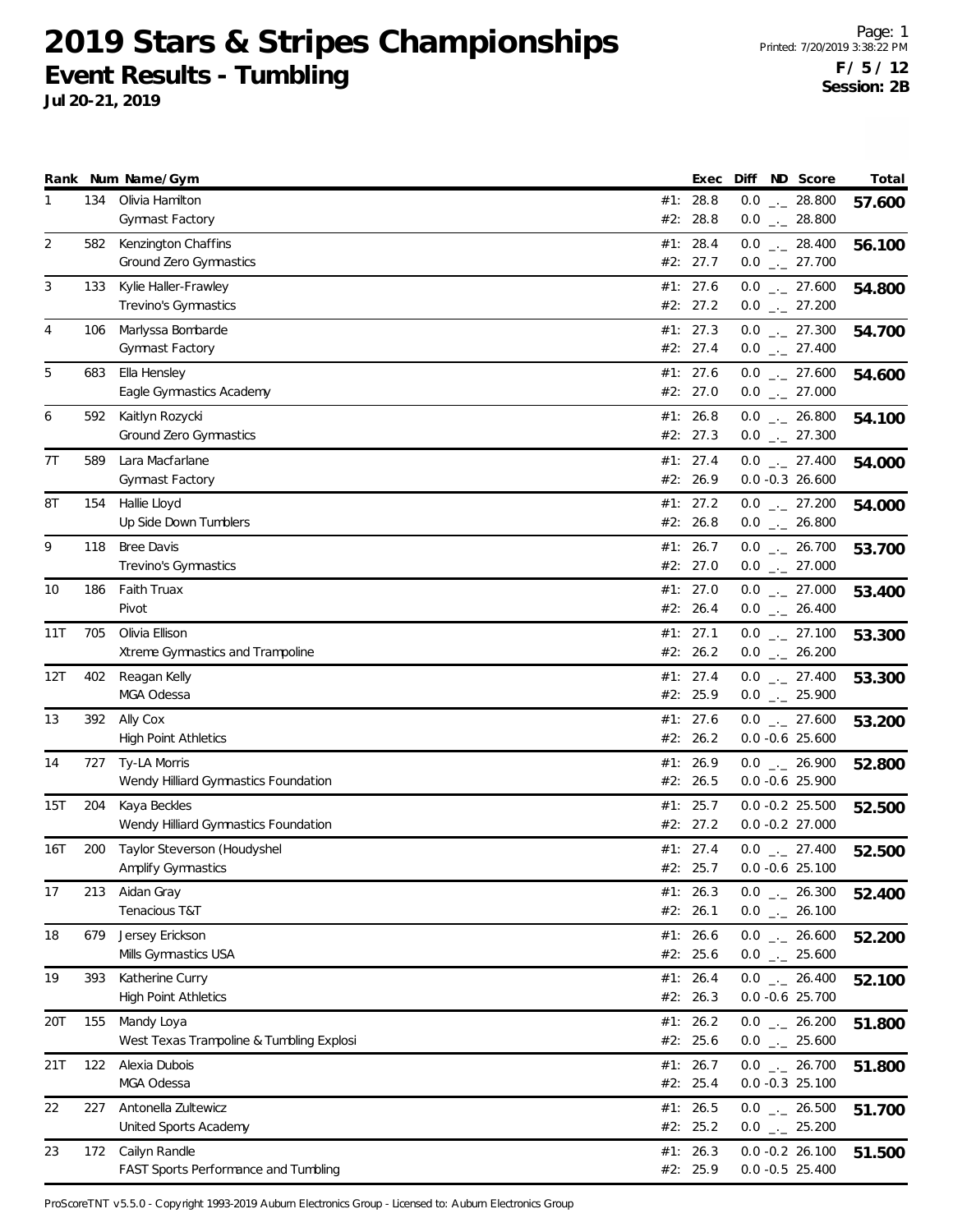**Jul 20-21, 2019**

|    |     | Rank Num Name/Gym                                             |     | Exec                 | ND Score<br>Diff                         | Total  |
|----|-----|---------------------------------------------------------------|-----|----------------------|------------------------------------------|--------|
| 24 | 135 | Sierra Hardcastle<br>The Rock Performing Arts and Fitness LLC |     | #1: 26.2<br>#2: 25.5 | $0.0$ _ 26.200<br>$0.0 - 0.6$ 24.900     | 51.100 |
| 25 | 167 | Olivia Palmer<br>Trevino's Gymnastics                         |     | #1: 27.5<br>#2: 24.8 | $0.0$ _ 27.500<br>$0.0 - 3.0 21.800$     | 49.300 |
| 26 | 697 | Juli Checchia<br>Flights Cool T&T Academy, Inc.               |     | #1: 25.0<br>#2: 24.0 | $0.0$ _ $-$ 25.000<br>$0.0 - 3.0 21.000$ | 46.000 |
| 27 | 199 | Rachel Szczepanski<br><b>Cutting Edge Athletics</b>           | #2: | #1: 27.1<br>0.0      | $0.0$ _ $-$ 27.100<br>$0.0$ _._ 0.000    | 27 100 |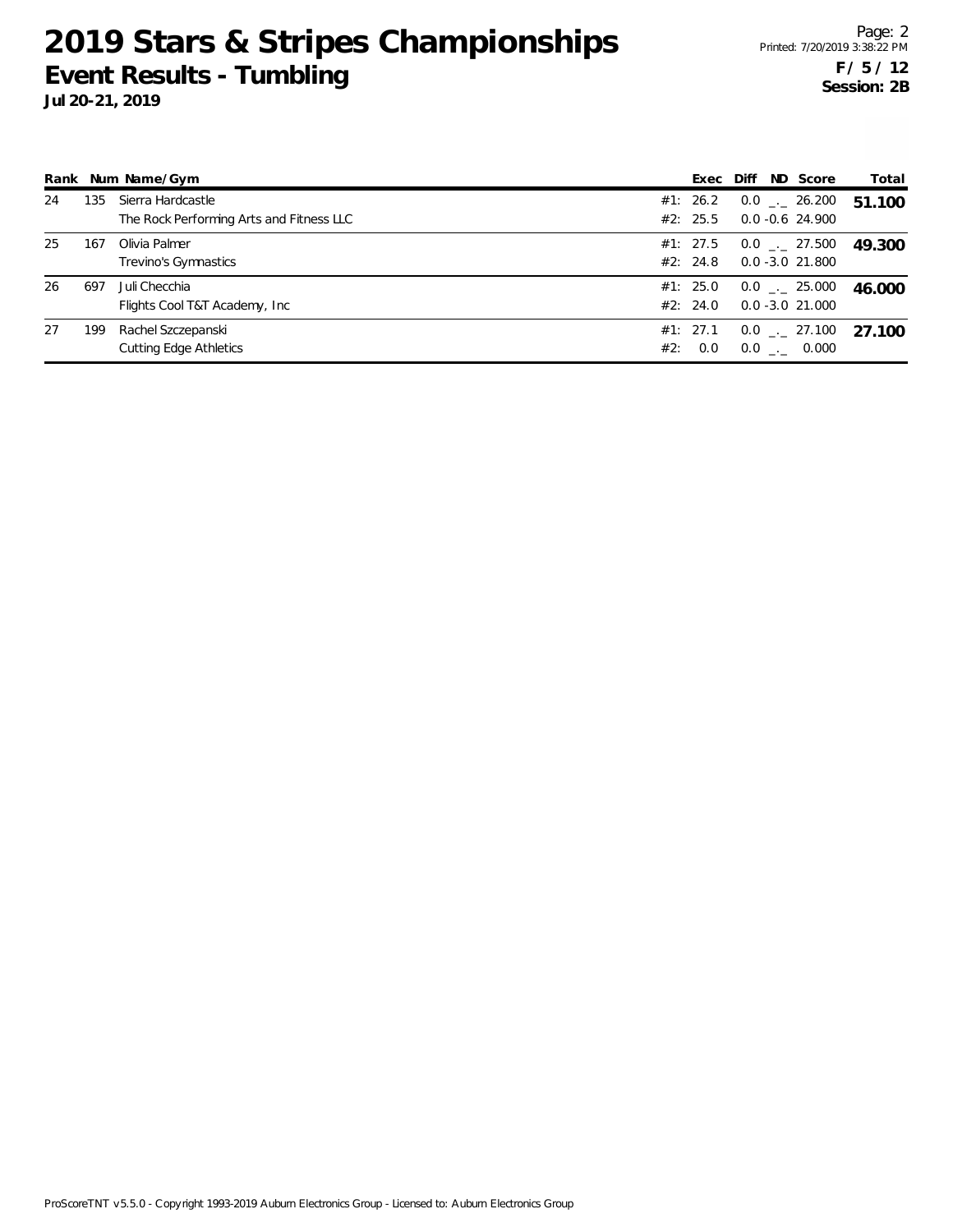|   |     | Rank Num Name/Gym                                    | Exec                 | ND Score<br>Diff                      | Total  |
|---|-----|------------------------------------------------------|----------------------|---------------------------------------|--------|
| 1 | 720 | Keiler Leinen<br>M and M Gymnastics                  | #1: 28.7<br>#2: 27.6 | $0.0$ _._ 28.700<br>$0.0$ _._ 27.600  | 56.300 |
| 2 | 711 | Brandon Griffin<br>Shine Tumblers                    | #1: 28.2<br>#2: 27.9 | $0.0$ _ 28.200<br>$0.0$ _._ 27.900    | 56.100 |
| 3 | 423 | Jake Magilke<br>Houston Gymnastics Center of the JCC | #1: 28.1<br>#2: 27.0 | $0.0$ _._ 28.100<br>$0.0$ _ 27.000    | 55.100 |
| 4 | 194 | Payne Houck<br>Houston Gymnastics Center of the JCC  | #1: 27.8<br>#2: 27.2 | $0.0$ _ 27.800<br>$0.0$ _ 27.200      | 55.000 |
| 5 | 681 | Stevie Hart<br><b>TexStar Athletics</b>              | #1: 26.6<br>#2: 26.6 | $0.0$ _._ 26.600<br>$0.0$ _._ 26.600  | 53.200 |
| 6 | 385 | Ethan Boaz<br>Airbenders                             | #1: 26.8<br>#2: 25.7 | $0.0$ _._ 26.800<br>$0.0$ _ 25.700    | 52.500 |
| 7 | 399 | <b>Trevor Haskins</b><br>Ground Zero Gymnastics      | #1: 25.4<br>#2: 25.9 | $0.0$ _._ 25.400<br>$0.0 -0.3$ 25.600 | 51.000 |
| 8 | 418 | Maddox Williams<br>All American Gymnastics           | #1: 28.0<br>#2: 25.3 | $0.0$ _ 28.000<br>$0.0 - 3.0 22.300$  | 50.300 |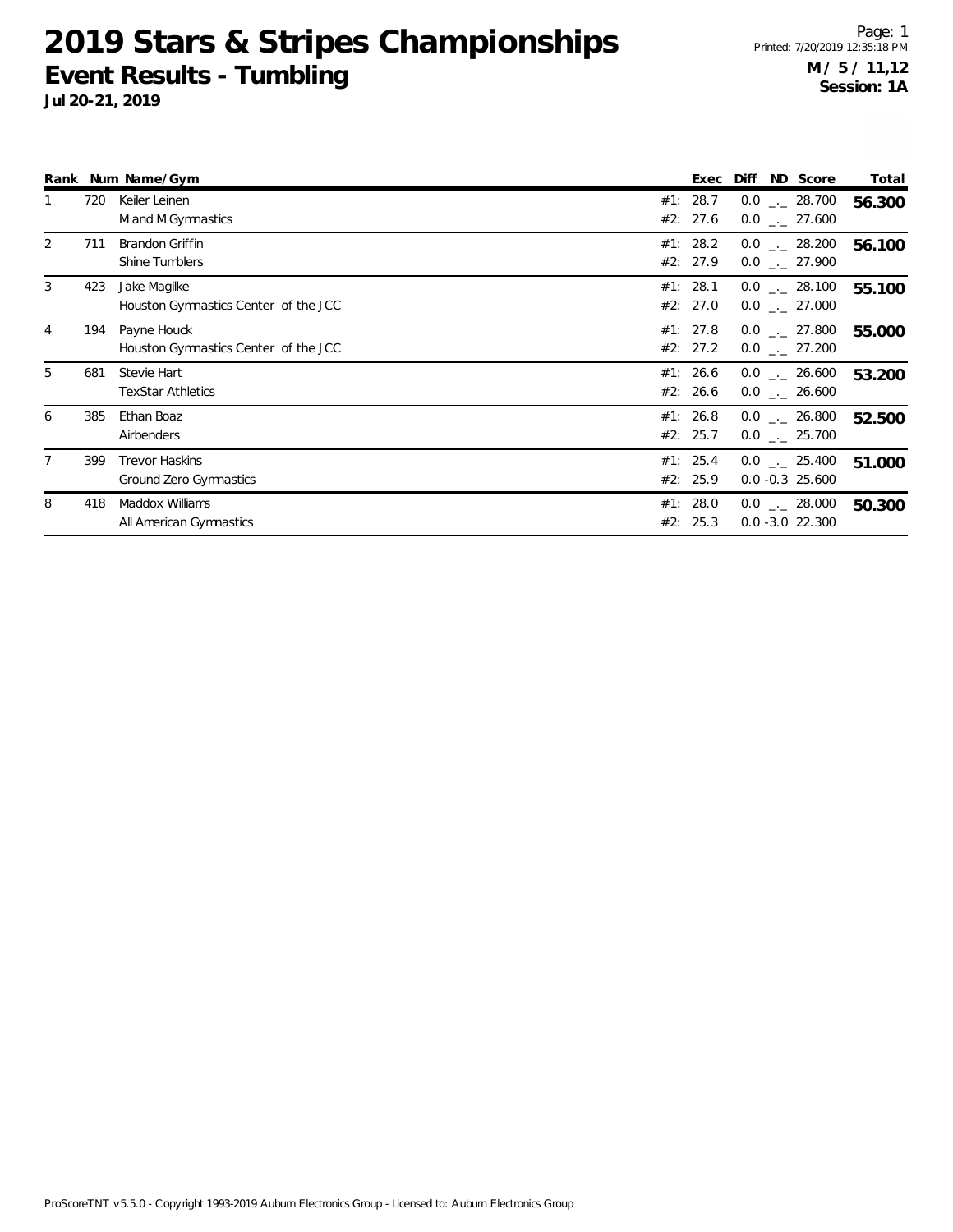**Jul 20-21, 2019**

|                |     | Rank Num Name/Gym                                         |     | Exec                   |     | Diff ND Score                                                | Total  |
|----------------|-----|-----------------------------------------------------------|-----|------------------------|-----|--------------------------------------------------------------|--------|
| 1              | 120 | McKayla DeRuyter<br>World Elite                           |     | #1: 28.1<br>#2: 27.4   |     | $0.0$ _ 28.100<br>$0.0$ $_{-}$ 27.400                        | 55.500 |
| $\overline{2}$ | 383 | Maya Anderson<br>Midwest Elite Academy                    |     | #1: 27.9<br>#2: 27.5   |     | $0.0$ $_{-}$ 27.900<br>$0.0$ $_{\leftarrow}$ 27.500          | 55.400 |
| 3              | 404 | Eva Mendiola<br>Flip Factory Trampoline and Tumbling      |     | #1: $27.2$<br>#2: 27.7 |     | $0.0$ _ 27.200<br>$0.0$ $_{\leftarrow}$ 27.700               | 54.900 |
| 4              | 596 | Noa Traub<br>Flip Factory Trampoline and Tumbling         |     | #1: 27.2<br>#2: 27.2   |     | $0.0$ _ 27.200<br>$0.0$ $_{-}$ 27.200                        | 54.400 |
| 5              | 191 | Ciara Avery<br><b>Cutting Edge Athletics</b>              |     | #1: 27.4<br>#2: 26.9   |     | $0.0$ _ 27.400<br>$0.0$ $_{\leftarrow}$ 26.900               | 54.300 |
| 6              | 391 | Kylee Chambers<br>Waxahachie Gymnastics Center            |     | #1: 27.1<br>#2: 26.9   |     | $0.0$ _ 27.100<br>$0.0$ _ 26.900                             | 54.000 |
| $7^*$          | 430 | Harmony Wertz<br><b>Island Flyers</b>                     |     | #1: 27.3<br>#2: 26.6   |     | $0.0$ _ 27.300<br>$0.0$ _ 26.600                             | 53.900 |
| $7^*$          | 176 | Cece Rother<br><b>Silver Stars Gymnastics</b>             |     | #1: 27.3<br>#2: 26.6   |     | $0.0$ _ 27.300<br>$0.0$ _ 26.600                             | 53.900 |
| 9              | 189 | Paige Veselenak<br><b>Cutting Edge Athletics</b>          |     | #1: 27.1<br>#2: 27.3   |     | $0.0$ _ 27.100<br>$0.0 -0.6 26.700$                          | 53.800 |
| 10             | 198 | Kaylin Stepp<br>Mills Gymnastics USA                      |     | #1: 26.8<br>#2: 26.8   |     | $0.0$ _ 26.800<br>$0.0$ _ 26.800                             | 53.600 |
| 11             | 684 | Natalie Kling<br>Flights Cool T&T Academy, Inc            |     | #1: 27.2<br>#2: 26.2   |     | $0.0$ $_{\leftarrow}$ 27.200<br>$0.0$ _ 26.200               | 53.400 |
| 12             | 698 | Alice Cripe<br>Shine Tumblers                             | #1: | 26.8<br>#2: 26.5       |     | $0.0$ _ 26.800<br>$0.0$ _ 26.500                             | 53.300 |
| 13             | 123 | Zoe Dumas<br>Air Extreme                                  |     | #1: 26.3<br>#2: 26.5   |     | $0.0$ $_{\leftarrow}$ 26.300<br>$0.0$ $_{\leftarrow}$ 26.500 | 52.800 |
| 14T            | 128 | Abby Fullingim<br>Airbenders                              |     | #1: 26.1<br>#2: 26.6   |     | $0.0$ _ 26.100<br>$0.0$ _ 26.600                             | 52.700 |
| 15T            | 223 | Peyton Pallman<br>United Sports Academy                   | #1: | 26.3<br>#2: 26.4       |     | $0.0$ _ 26.300<br>$0.0$ _ 26.400                             | 52.700 |
| 16T            | 395 | Annika Ferman<br>Metropolitan Elite Gymnastics & Athletic |     | #1: 26.9<br>#2: 25.8   | 0.0 | $0.0$ $_{\leftarrow}$ 26.900<br>25.800<br>$-1$               | 52.700 |
| 17             | 226 | Zoe Verkitus<br>United Sports Academy                     |     | #1: 26.7<br>#2: 25.9   |     | $0.0$ _ 26.700<br>$0.0$ _ 25.900                             | 52.600 |
| 18             | 593 | BryAnna Scott<br>Top City Athletics                       |     | #1: $26.7$<br>#2: 26.3 |     | $0.0$ $_{\leftarrow}$ 26.700<br>$0.0 - 0.6$ 25.700           | 52.400 |
| 19T            | 586 | Mir Goodnight<br>Airbenders                               |     | #1: 26.4<br>#2: 26.2   |     | $0.0$ _ 26.400<br>$0.0 -0.3$ 25.900                          | 52.300 |
| 20T            | 219 | Gabrielle Levasseur<br>United Sports Academy              |     | #1: 26.7<br>#2: 25.6   |     | $0.0$ _ 26.700<br>$0.0$ _ 25.600                             | 52.300 |
| 21             | 109 | Haley Brandes<br><b>Cutting Edge Athletics</b>            |     | #1: 26.5<br>#2: 25.7   |     | $0.0$ $_{\leftarrow}$ 26.500<br>$0.0$ _ 25.700               | 52.200 |
| 22             | 427 | Samantha Becker<br>Eagle's Wings Athletics-Prosper        |     | #1: 26.3<br>#2: 26.4   |     | $0.0$ _ 26.300<br>$0.0 -0.6$ 25.800                          | 52.100 |
| 23T            | 137 | Molly Hartzog<br>Airbenders                               |     | #1: 25.7<br>#2: 26.2   |     | $0.0$ _ 25.700<br>$0.0$ _ 26.200                             | 51.900 |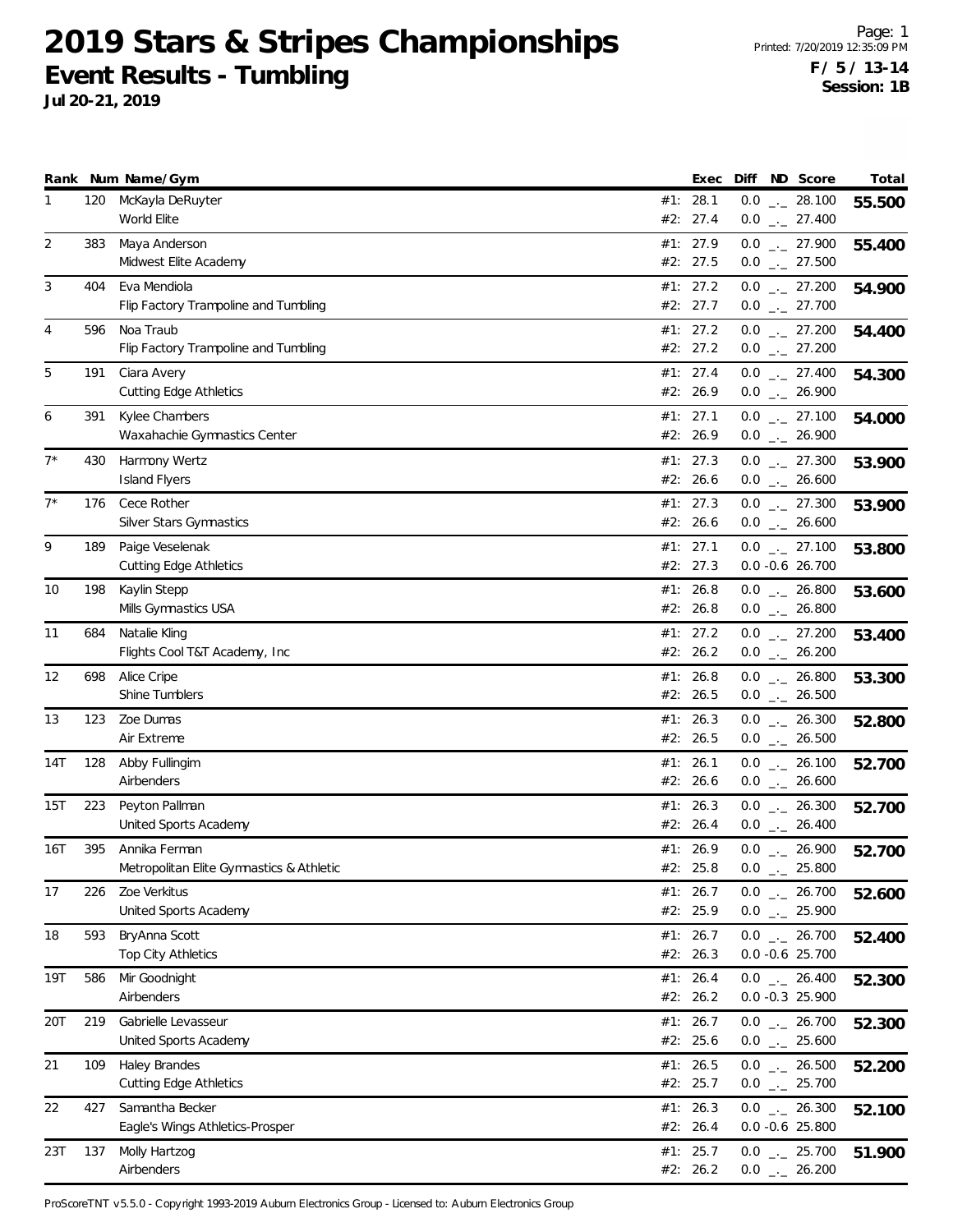|     |     | Rank Num Name/Gym                                     |     | Exec                 | Diff ND Score                            | Total  |
|-----|-----|-------------------------------------------------------|-----|----------------------|------------------------------------------|--------|
| 24T | 416 | Skye Urech<br>Flip Factory Trampoline and Tumbling    |     | #1: 26.5<br>#2: 26.0 | $0.0$ _ 26.500<br>$0.0 -0.6$ 25.400      | 51.900 |
| 25T | 384 | Elle Bishop<br>Waxahachie Gymnastics Center           |     | #1: 26.8<br>#2: 25.7 | $0.0$ _ 26.800<br>$0.0 -0.6$ 25.100      | 51.900 |
| 26T | 396 | Lorelei Garza<br>Manning Gymnastics Centerplex        |     | #1: 26.5<br>#2: 25.4 | $0.0$ _ 26.500<br>$0.0$ _ 25.400         | 51.900 |
| 27  | 389 | Leila Chadraoui<br>Gymnast Factory                    |     | #1: 26.4<br>#2: 25.9 | $0.0$ _ 26.400<br>$0.0 - 0.6$ 25.300     | 51.700 |
| 28  | 382 | Sara Westfall<br>MGA Odessa                           |     | #1: 26.4<br>#2: 25.8 | $0.0$ _ 26.400<br>$0.0 -0.6$ 25.200      | 51.600 |
| 29  | 591 | Campbell Paul<br>Dulles Gymnastics Academy            |     | #1: 25.5<br>#2: 26.0 | $0.0$ _ 25.500<br>$0.0$ _ 26.000         | 51.500 |
| 30T | 700 | Katherine Dedear<br>The Palaestra                     |     | #1: 26.3<br>#2: 25.7 | $0.0$ _ 26.300<br>$0.0 - 0.6$ 25.100     | 51.400 |
| 31T | 689 | Lauren Hines<br>Mercury Gymnastics                    |     | #1: 26.2<br>#2: 25.2 | $0.0$ _ 26.200<br>$0.0$ _ 25.200         | 51.400 |
| 32  | 207 | Alexandra Blount<br>The Gymnastics Revolution         |     | #1: 26.9<br>#2: 24.4 | $0.0$ _ 26.900<br>$0.0$ _ 24.400         | 51.300 |
| 33  | 130 | Lexi Gonzales<br>United Elite                         |     | #1: 24.8<br>#2: 26.5 | $0.0 - 3.0 21.800$<br>$0.0$ _ 26.500     | 48.300 |
| 34  | 386 | Phoenix Britt<br>Wendy Hilliard Gymnastics Foundation |     | #1: 26.6<br>#2: 24.5 | $0.0$ _ 26.600<br>$0.0 - 3.0 21.500$     | 48.100 |
| 35  | 212 | Hannah Gonzales<br><b>Starz Gymnastics</b>            |     | #1: 26.2<br>#2: 24.0 | $0.0$ _ 26.200<br>$0.0 - 3.0 21.000$     | 47.200 |
| 36T | 733 | Priscilla Trevino<br>Trevino's Gymnastics             |     | #1: 23.3<br>#2: 26.4 | $0.0 - 3.0 20.300$<br>$0.0$ _ 26.400     | 46.700 |
| 37T | 151 | Abby Kirtley<br>United Sports Academy                 |     | #1: 24.5<br>#2: 25.8 | $0.0 - 3.0 21.500$<br>$0.0 - 0.6$ 25.200 | 46.700 |
| 38  | 584 | Alyssa Daubert<br>United Sports Academy               |     | #1: 19.5<br>#2: 17.2 | $0.0 - 3.0 16.500$<br>$0.0 - 3.0 14.200$ | 30.700 |
| 39  | 716 | Lauren Houser<br>Flights Cool T&T Academy, Inc        | #1: | 17.4<br>#2: 17.2     | $0.0 - 3.0 14.400$<br>$0.0 - 3.0 14.200$ | 28.600 |
| 40  | 590 | Olivia Oswald<br>Flights Cool T&T Academy, Inc.       | #2: | #1: 21.7<br>0.0      | $0.0 - 3.0 18.700$<br>$0.0$ _._ 0.000    | 18.700 |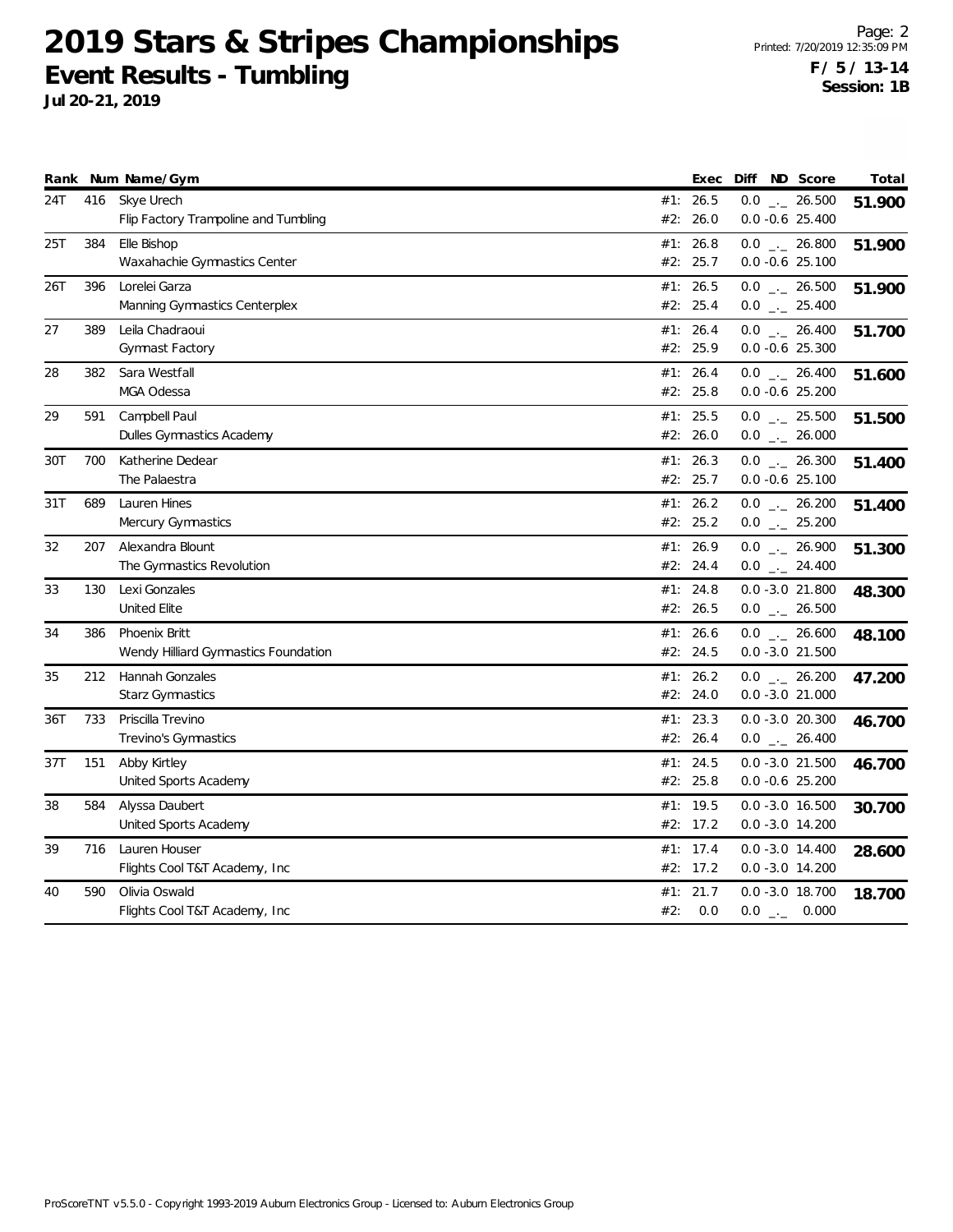**Jul 20-21, 2019**

Page: 1 Printed: 7/20/2019 3:38:03 PM **M / 5 / 13-14 Session: 2A**

|                |     | Rank Num Name/Gym                             | ND Score<br>Exec<br>Diff                                               | Total  |
|----------------|-----|-----------------------------------------------|------------------------------------------------------------------------|--------|
|                | 595 | Jake Toland<br>3T1                            | 27.6<br>$0.0$ $0.0$ 27.600<br>#1:<br>27.1<br>#2:<br>$0.0$ $0.0$ 27.100 | 54.700 |
| 2              | 131 | <b>Bennett Greene</b><br>Tumble Tech          | #1: 27.0<br>$0.0$ $0.0$ 27.000<br>#2: 26.0<br>$0.0 -0.3$ 25.700        | 52.700 |
| 3T             | 585 | <b>Brandon Frasure</b><br>Integrity Athletics | #1: 26.3<br>$0.0$ $0.0$ 26.300<br>#2: 25.8<br>$0.0$ $0.0$ 25.800       | 52.100 |
| 4T             | 400 | Brayden Hukill<br>Win Kids                    | #1: 27.0<br>$0.0$ $0.0$ 27.000<br>#2: 25.7<br>$0.0 -0.6$ 25.100        | 52.100 |
| 5              | 709 | Quade Goeken<br>The Gymnastics Revolution     | #1: 25.7<br>$0.0$ $0.0$ 25.700<br>#2: 25.8<br>$0.0$ $0.0$ 25.800       | 51.500 |
| 6              | 411 | <b>Chase Roberts</b><br>Airbenders            | #1: 25.7<br>$0.0$ $0.0$ $25.700$<br>#2: 25.3<br>$0.0$ $0.0$ 25.300     | 51.000 |
| $\overline{7}$ | 403 | Austin Klumpp<br><b>Top City Athletics</b>    | #1: 25.6<br>$0.0$ $0.0$ 25.600<br>#2: 25.2<br>$0.0 - 0.3$ 24.900       | 50.500 |
| 8              | 588 | Matthew Like<br>K6 Tumble Fix                 | 24.5<br>$0.0 - 3.0 21.500$<br>#1:<br>25.8<br>$0.0$ $0.0$ 25.800<br>#2: | 47.300 |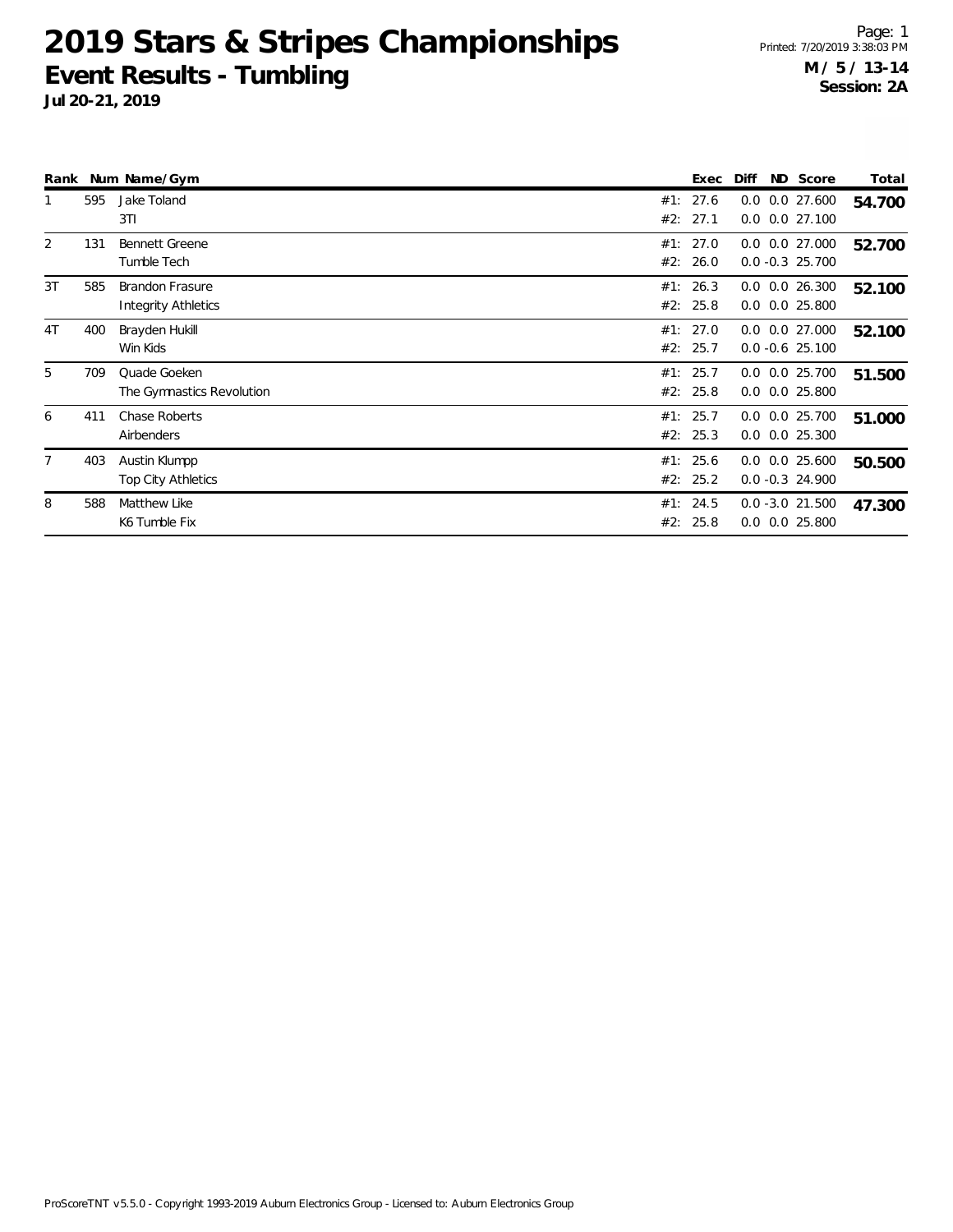|    |     | Rank Num Name/Gym                                     |            | Exec             | Diff | ND Score                                 | Total  |
|----|-----|-------------------------------------------------------|------------|------------------|------|------------------------------------------|--------|
|    | 688 | Katelyn Cruickshank<br>Tumble Tech                    | #1:<br>#2: | 28.0<br>27.2     | 0.0  | $0.0$ $0.0$ 28.000<br>0.027.200          | 55.200 |
| 2  | 703 | joy Early<br>Chicago Park Dist                        | #2:        | #1: 27.7<br>27.3 |      | $0.0$ _ 27.700<br>$0.0$ $0.0$ 27.300     | 55.000 |
| 3  | 429 | Catrina Ocanas<br><b>Island Flyers</b>                | #1:<br>#2: | 27.5<br>26.9     |      | 0.0 0.0 27.500<br>$0.0 - 0.6$ 26.300     | 53.800 |
| 4  | 206 | Anabella Begley<br>United Sports Academy              | #1:<br>#2: | 27.1<br>26.1     |      | $0.0$ $0.0$ 27.100<br>$0.0$ $0.0$ 26.100 | 53.200 |
| 5T | 598 | Corey Ward<br>Zero Gravity Gymnastics and Cheer       | #1:<br>#2: | 26.8<br>26.6     |      | $0.0$ $0.0$ 26.800<br>$0.0 - 0.6$ 26.000 | 52.800 |
| 6T | 710 | Cassidy Gore<br><b>Island Flyers</b>                  | #1:<br>#2: | 26.8<br>26.0     |      | $0.0$ $0.0$ 26.800<br>$0.0$ $0.0$ 26.000 | 52.800 |
|    | 406 | MaKenzie Ogden<br>Ground Zero Gymnastics              | #2:        | #1: 26.3<br>26.4 |      | $0.0$ $0.0$ 26.300<br>$0.0$ $0.0$ 26.400 | 52.700 |
| 8  | 407 | Nora Paulson<br>FreeState Gymnastics                  | #1:<br>#2: | 26.3<br>26.5     |      | $0.0$ $0.0$ 26.300<br>$0.0 - 0.6$ 25.900 | 52.200 |
| 9  | 381 | Saniya Wells<br>Technique Gymnastics                  | #2:        | #1: 26.3<br>25.2 |      | $0.0$ $0.0$ 26.300<br>$0.0$ $0.0$ 25.200 | 51.500 |
| 10 | 394 | <b>Tiffany Dorland</b><br><b>Funtastic Gymnastics</b> | #1:<br>#2: | 24.9<br>26.5     |      | $0.0 - 3.0 21.900$<br>$0.0 - 0.6$ 25.900 | 47.800 |